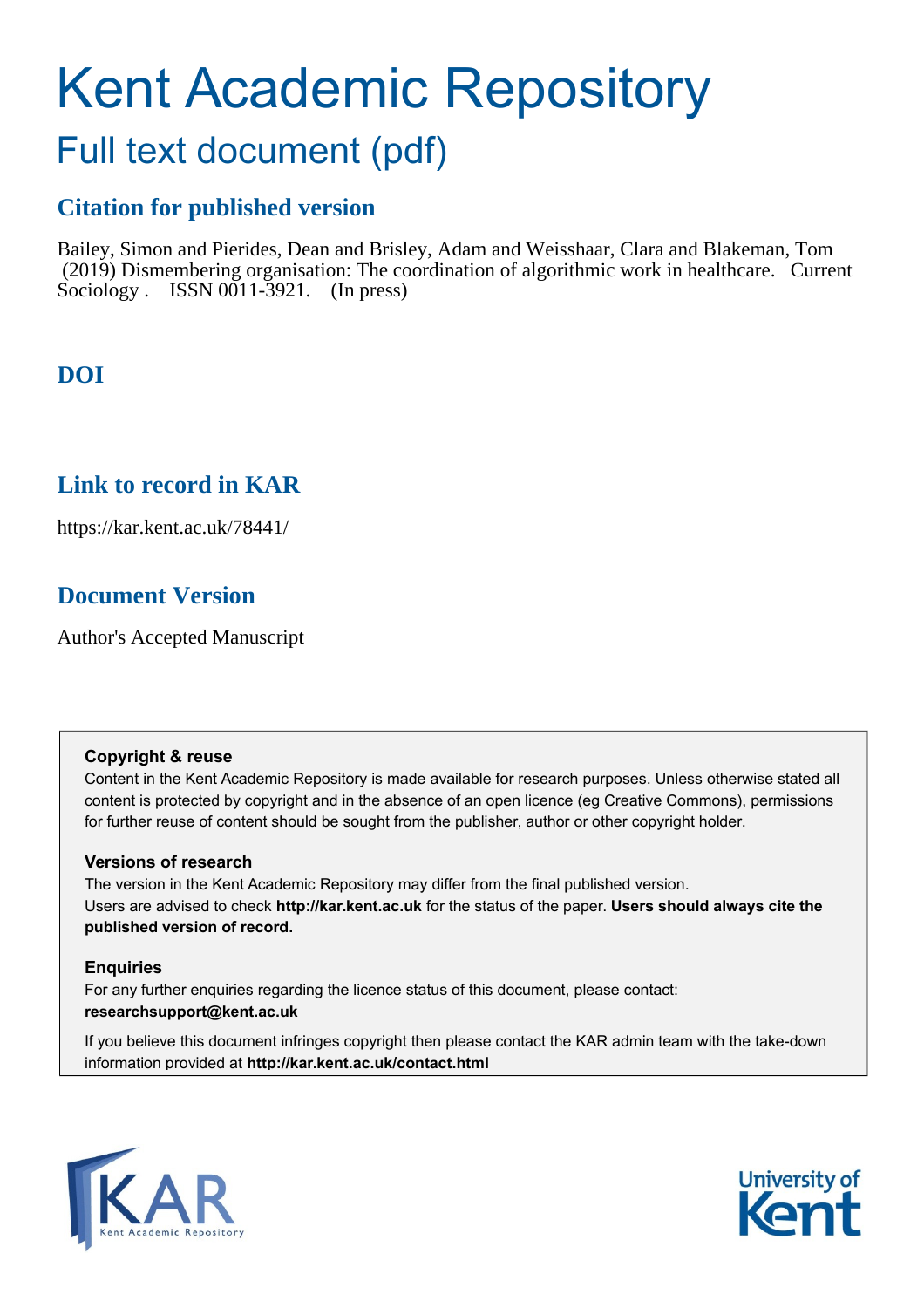#### **Dismembering organisation: The coordination of algorithmic work in healthcare**

*Current Sociology (accepted for publication: 5th November 2019)*

Simon Bailey, University of Kent, UK Dean Pierides, University of Stirling, UK Adam Brisley, Universitat Pompeu Fabra, Spain Clara Weisshaar, University of Manchester, UK Tom Blakeman, University of Manchester, UK

#### **\*\*\*AUTHOR ACCEPTED MANUSCRIPT – NOT FOR WIDER DISTRIBUTION\*\*\***

#### *Abstract*

Algorithms are increasingly being adopted in healthcare settings, promising increased safety, productivity and efficiency. The growing sociological literature on algorithms in healthcare shares an assumption that algorithms are introduced to 'support' decisions within an interactive order that is predominantly human-oriented. We present a different argument, calling attention to the manner in which organisations can end up introducing a nonnegotiable disjuncture between human initiated care work and work that supports algorithms, which we call *algorithmic work*. Drawing on an ethnographic study, we describe how two hospitals in England implemented an Acute Kidney Injury (AKI) algorithm and we analyse 'interruptions' to the algorithm's expected performance. When the coordination of algorithmic work occludes care work, we find a 'dismembered' organisation that is algorithmically-oriented rather than human-oriented. In our discussion, we examine the consequences of coordinating human and non-human work in each hospital and conclude by urging sociologists of organisation to attend to the importance of the formal in algorithmic work. As the use of algorithms becomes widespread, our analysis provides insight into how organisations outside of healthcare can also end up severing tasks from human experience when algorithmic automation is introduced.

*Keywords:* algorithms, healthcare, organisation, work, coordination, just-in-time

#### **Introduction**

'Civilization advances by extending the number of important operations which we can perform without thinking about them' (Alfred North Whitehead, 1911)

Algorithms are increasingly being used to create improvements in organisational processes that would otherwise be implemented by humans (Eason, 2014). There has been widespread speculation about whether algorithms will entirely replace workers or whether humans will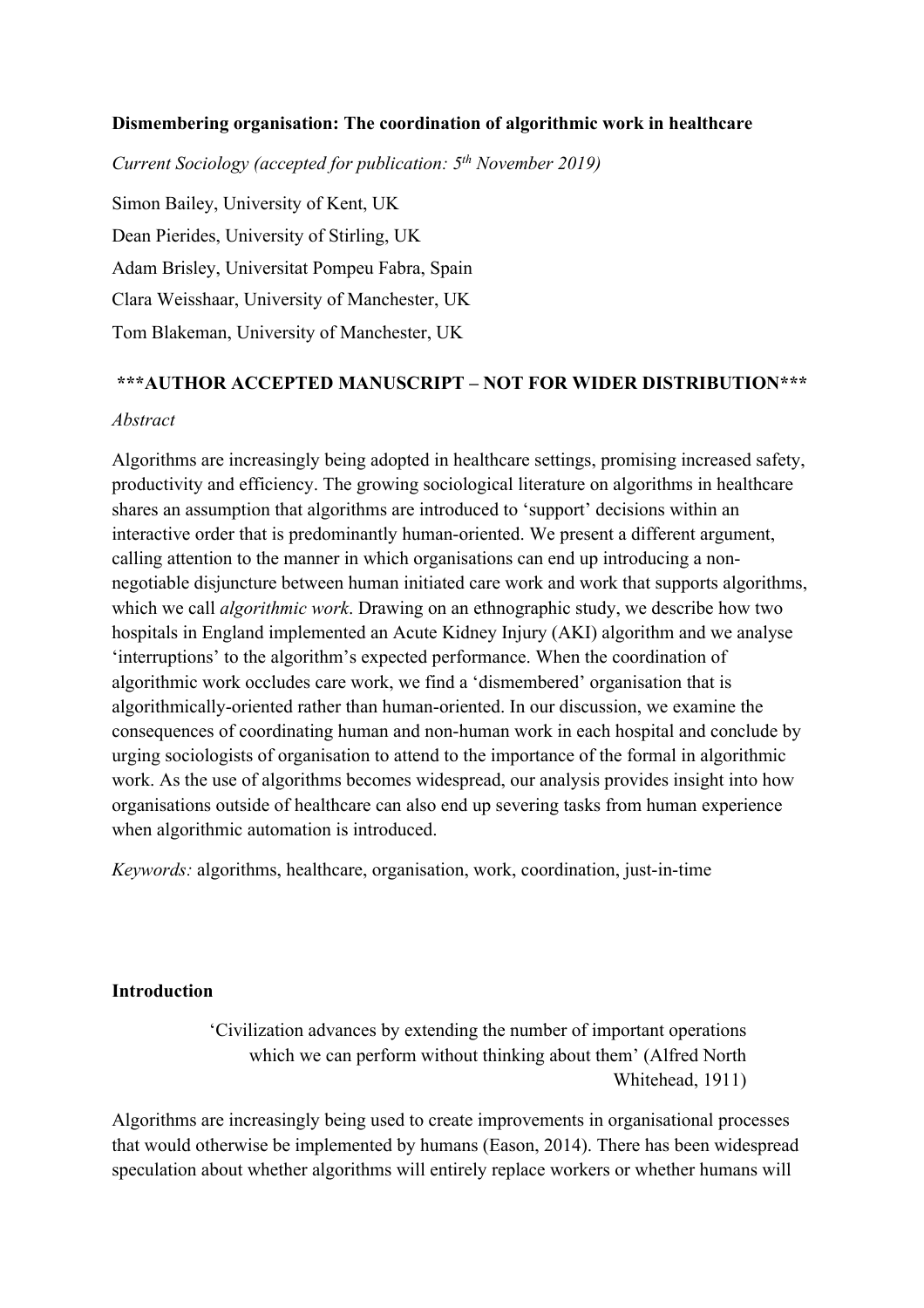work alongside algorithms, having varying degrees of influence over the means and ends of algorithms and their output (Spencer, 2018; Brynjolfsson and McAfee, 2014; Ford, 2015). The introduction of algorithms into work has thus reinvigorated a long-standing sociological interest in the limits of human agency (e.g. Orlikowski, 1992; Brummans, 2017). This has drawn the attention of a wide range of social scientists, who conceptualise algorithms in different ways, depending significantly on their disciplinary assumptions about the relationship between humans and technology (e.g. Amoore and Piotukh, 2015; Seyfert and Roberge, 2016). In spite of these differences, there is unanimous consensus in this literature that algorithms are not humans, yet there remains a significant lack of consensus about how their introduction into organisations will affect the future of human work and employment.

Our focus in this paper is upon the organisation of the digital because organisation is key to understanding in what ways and how the digital is remaking work and employment. We examine how the use of algorithms, specifically in healthcare organisations, is affecting the capacity of humans to make decisions about patient care. However, the problems we examine relating to the work and employment of humans alongside algorithms are not limited to our empirical field and are being experienced much more widely across many different sectors and states. Our empirical focus is upon the *work* involved in organising algorithms. We use the term *algorithmic work* to refer to work that humans do primarily to support the proper functioning of algorithms, as distinct from any other kind of work which prioritises humans and objects other than algorithms. In the case of healthcare, algorithmic work can be distinguished from care work because the former is oriented toward maintaining the operation of algorithms whereas the latter is oriented toward caring for humans. The focus of our account is an algorithmic device introduced into the management of Acute Kidney Injury (AKI). AKI is a syndrome characterised by sudden and potentially lethal damage to the kidneys that is estimated to affect up to 15% of all hospital admissions in England (Kerr et al., 2014). It is estimated that 30% of the mortality associated with AKI could be prevented (NCEPOD, 2009).

In 2015, a mandatory electronic alert was introduced to all acute hospitals in the National Health Service (NHS) in England, based upon an algorithm that automates the identification of AKI by detecting a change in the level of serum creatinine, which is a by-product of normal muscle metabolism. AKI made mainstream news in 2016 as the subject of a partnership between the Google-owned artificial intelligence firm *Deepmind* and The Royal Free NHS Trust in London. In 2017 The Royal Free was found to have breached UK data protection laws in sharing the health records of around 1.6 million patients (Lacobucci, 2017). These events raise important issues about power, privacy and responsibility in relation to such partnerships (Powles and Hodson, 2017), while also articulating a clear link between technology and market-making in public organisations (Bailey et al., 2019).

We are similarly concerned here with the relationship between responsibility and organisation in the context of technological innovation. The study from which the current paper is drawn was a three-year ethnographic study of the implementation of the mandated AKI algorithm in two hospitals. Our research focused on how the two hospitals made the algorithm work in practice. Our broad focus is therefore upon organising the digital, and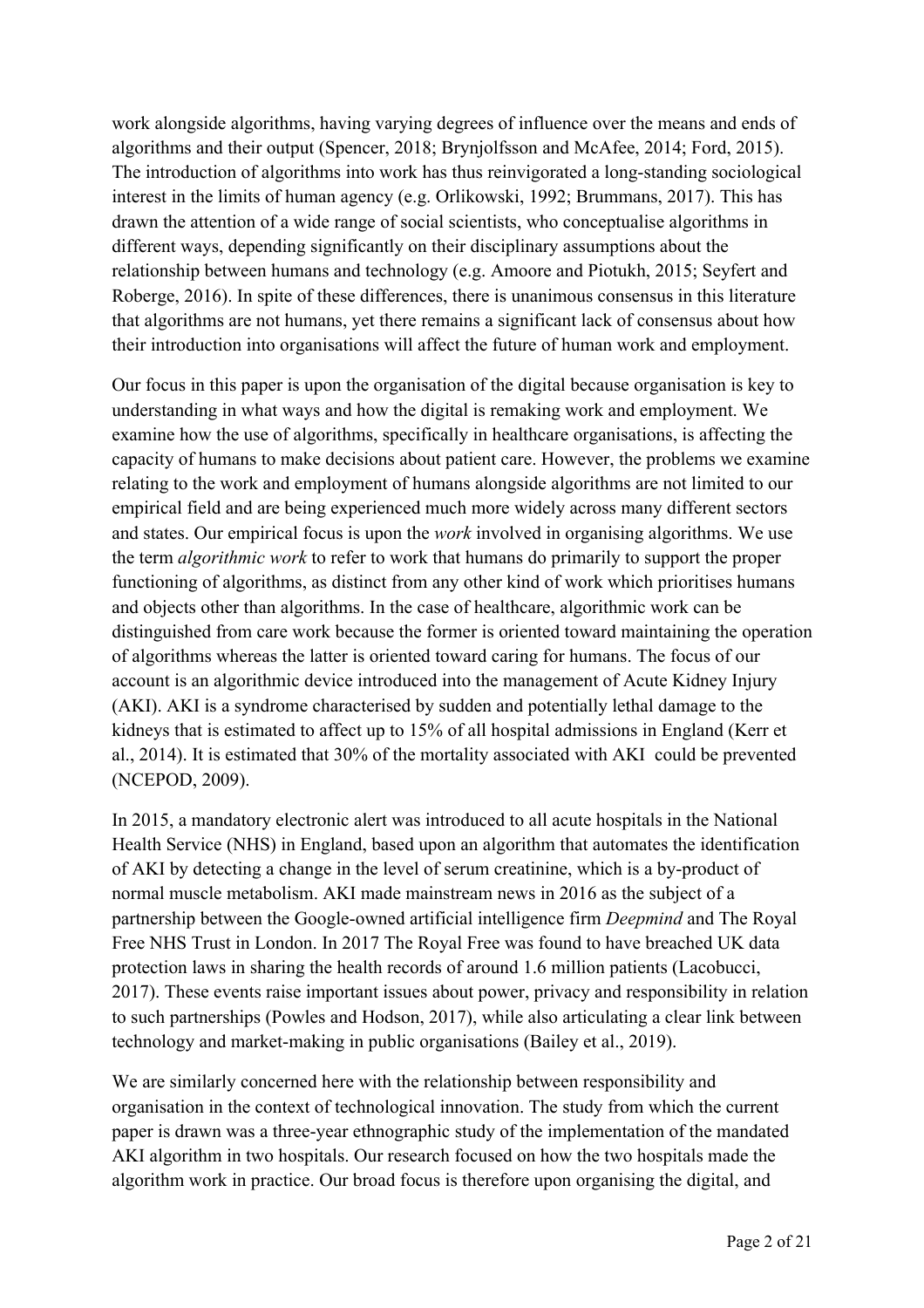within this, what we have termed algorithmic work; the work that people do to support the functioning of the algorithm. As sociologists of organisation, the convergence point between algorithmic work and other kinds of work interests us because different kinds of work require different coordination, yet coordination has almost exclusively been premised on the assumption that technology is an extension of human capacities, not that technology can have an independent reality of its own that might even be inaccessible to humans (Lenglet, 2019). There is a growing recognition among social scientists of the challenges to governance and regulation posed by algorithms, manifested in their capacity for secrecy, opacity and inscrutability (Pasquale, 2015). Empirical studies of financial algorithms have noted the capacity of algorithms to generate 'cognition beyond conscious thought' (Beverungen and Lange, 2018: 10), but no studies of algorithms to date have examined the possible implications this has for healthcare organisations. To be clear, our starting concern here is neither that human healthcare workers are being replaced by technology nor about whether humans have agency over technology as some universal ontological principle. Rather we want to examine the 'material embeddedness' (Pinch, 2009) of algorithms in formal healthcare organisations, to understand how algorithmic work is being coordinated and what this coordination tells us about organisation.

In medical sociology, materialist approaches to understanding technology often begin with the work of Marc Berg (1997), conceptualising algorithms as 'computer assisted decision support' technologies (e.g. Peiris et al., 2011). The emphasis on textual practices and bodies stemming from this line of research has more recently been developed to explore the meaning-making practices of algorithmic data users, analysing how these users make sense of algorithmic process and output (e.g. Maiers, 2017). Both kinds of analyses involve a coupling of the algorithmic world with the social world of medical practices, and proceed according to the negotiations and compromises involved in making this coupling 'work', for example, through users managing the risks associated with automating the complex and contingent task of emergency call handling (Turnbull et al., 2017). This approach to the study of algorithms provides measured balance against unrestrained technologically determinist and sensationalist claims about the total erasure of human employment (e.g. Frey and Osborne, 2015). However, a growing body of research in healthcare has increasingly fixed the ontological priority of the humanist domain of interpretation and action over the technological domain of algorithms at a theoretical level, thus losing touch with one of Berg's (1997) most important early concerns about the co-constitution of practices and tools.

We thus return to the work of Berg (1997) and others, who have called attention to the specificities of technologies-in-practice, and the mutually constitutive role of technologies and users in the transformation of work practices (e.g. Ruppert et al., 2013; Pope and Turnbull, 2017; Swinglehurst, 2014). This helps us understand technological artefacts ethnographically and elucidate differences in the approach of the two hospitals we study, alongside the consequences that ensue. Similar to science and technology studies in healthcare, we align with the view of algorithms as performative, and follow the algorithm through the interactions of people and machines within each hospital. However, unlike these studies, our attention is not fixed on opening the algorithmic 'black box' (e.g. Johnson, 2007;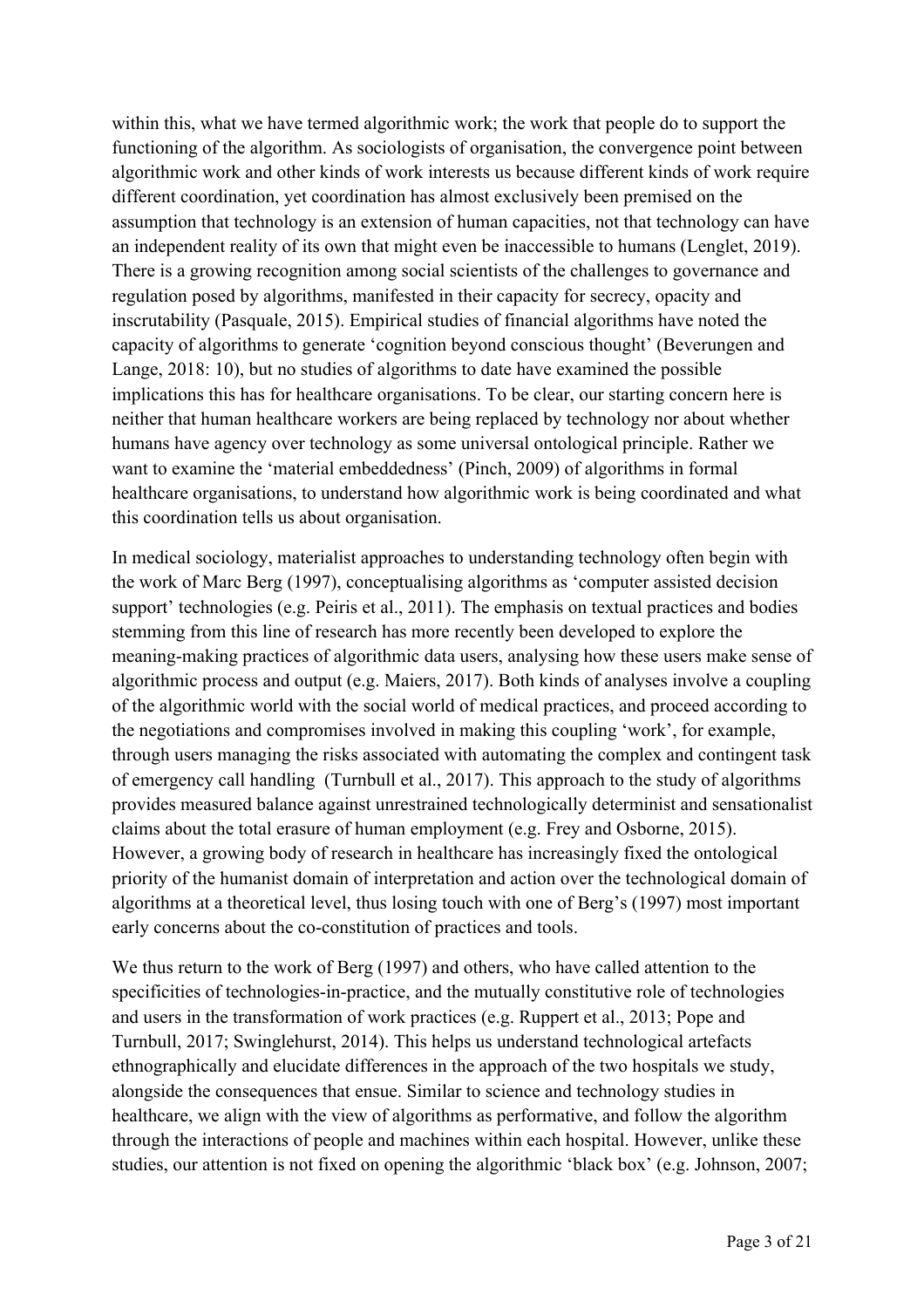Rystedt et al., 2011). Rather, we attend to the manner in which the algorithm and its output become embedded in, and are ultimately disruptive for, field level dynamics (c.f. Neyland, 2014). These dynamics are illuminated by the different approach that each hospital took to implementing the algorithm. Different ways of coupling algorithmic work with other kinds of work have different consequences for how healthcare systems will develop once the use of algorithms becomes more prevalent.

Through our data we show how algorithms introduce temporal disruptions into care work. This problematizes the coordination of algorithmic work, and by extension, the authority and responsibilities of healthcare professionals. We draw upon work on algorithms in social studies of finance to explain how the reconstruction of time produced by algorithms can end up severing tasks from human experience, constituting what Lenglet (2013: 313) describes as a 'dismembered' organisational state that is 'maximally cleared of human components'. Our analysis therefore poses problems for the understanding of formal organisation as an ethical domain in which the situated judgement of self-responsible humans is the basis of authority and legal personhood (du Gay and Vikkelsø, 2016). We conclude by examining the implications of these problems for the regulation of algorithms and draw lessons for sociologists of organisation in this and other contexts.

#### **Algorithms, medicine, and work**

The humanist preoccupations that we find in medical sociological accounts of technology is perhaps indicative of the qualitatively complex domain of healthcare, vis-à-vis knowledge and uncertainty (Moreira, 2007). Illness states are complex, variable, unpredictable and highly subjective. Medical knowledge therefore is not only highly specialised, but also necessarily uncertain and adaptive. It should therefore come as little surprise that the decision making of two different medical practitioners presented with the same description of symptoms might be divergent. However, such variation, in what might be literally 'life and death' circumstances presents problems at the individual, organisational and political levels. It is this variation that has given rise to the perceived need for standardisation in medical practices, and yet, the complexity underlying the variation has made standardisation extremely difficult to achieve in practice (Berg, 1997). In spite of this history, a so-called 'techno-optimism', dominates accounts of technology in healthcare, often uniting otherwise divergent ontological positions (Greenhalgh et al., 2009). Materialist approaches have gone some way to providing a range of alternative perspectives, from which derive two guiding principles for the examination of algorithms in health care: firstly, algorithms are inscribed with standards which shape the possible practices into which they can be enrolled; secondly, the mutually adaptive process of translation in which algorithms and humans are enrolled gives rise to unintended consequences (Berg, 1997; Berg and Timmermans, 2000).

The approach to working through the introduction of a technology then proceeds according to a set of questions concerning the practices and processes which develop from this situated and adaptive human/non-human work, and the consequences that ensue: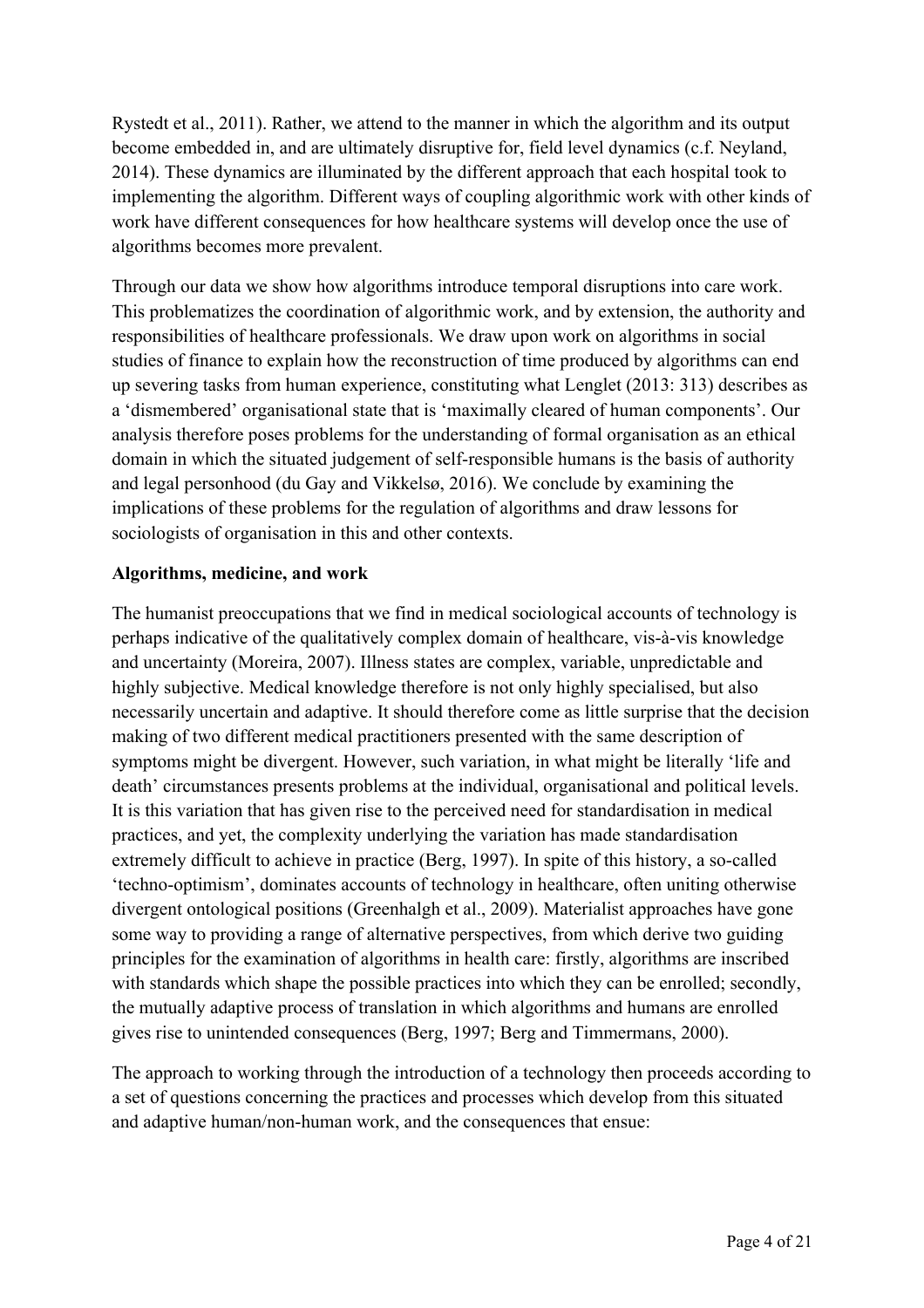'The relevant questions to be asked of IT [information technology] in work practices are *which* vistas it helps emerge, *how* it transforms the overall task, *how* this affects the work and position of staff members, and how the investments and benefits of the new configuration are distributed?' (Berg, 1999: 393; emphasis in original).

This guides a micro-sociological approach to understanding the kinds of work required in order to situate technology in practice; two forms of this work that we draw upon are 'articulation' (Star, 1991; Star and Strauss, 1999; Strauss et al., 1985) and 'contextualisation', which we derive from the translation required to situate a 'boundary object' in a new site (Star and Griesemer, 1989). Both these kinds of work proceed from the assumption that the organisation of any kind of work requires 'infrastructure', or; 'something that other things "run on"' (Lampland and Star, 2009: 17). Infrastructure in this sense is to be understood as a relational concept, an embedded feature of human organisation 'made real' through organising practices (Star and Ruhleder, 1996). To make real means to situate and make practical within a particular context. Particularity implies difference, thus 'one person's infrastructure is another's brick wall' (Lampland and Star, 2009: 17). Both articulation and contextualisation describe forms of work made necessary in making infrastructure work, in order for the situation at hand to 'run'.

Articulation 'consists of all the tasks needed to coordinate a particular task' (Gerson and Star, 1986: 258). Within this, we focus in particular on the 'work that gets things back 'on track' in the face of the unexpected, and modifies action to accommodate unanticipated contingencies' (Star, 1991: 275). Articulation is essential to the collective organisation of technology in practice as it 'manages the consequences of the distributed nature of the work' (Star and Strauss, 1999: 10) yet in contrast to 'production work' (Strauss et al., 1985), it is invisible to rationalised models of work and organisation (Berg, 1997; Star and Strauss, 1999). In contemporary studies of technology in healthcare, articulation is described as situated actions which can 'bridge the gap between the formal and informal, the social and the technical' (Greenhalgh et al., 2009: 756).

Contextualisation can be seen as a form of articulation work, but where we use articulation to describe the situated interaction of user and technology, we use contextualisation to draw attention to the collective, multi-site coordination of the algorithm. Within our empirical case, this distinction helps us articulate the different kinds of work required to coordinate the different 'phases' of the algorithm-in-use (detection, communication and response). There is a common assumption in healthcare research and policy that technology will produce economies of scale by facilitating the instantaneous distribution of information across times and spaces (Greenhalgh et al., 2009; Greenhalgh et al., 2017). Critics of this assumption have shown that as technological systems grow they become more complex and more resource intensive, as the information must be re-situated and made practical, or contextualised, in each new site (Ellingsen and Monteiro, 2003b; Hanseth et al., 2006). This connects back to the above distinction of Strauss et al. (1985) between production work and articulation work; economies of scale imply that production can increase with no marginal increase to costs, however this ignores the 'invisible' costs of articulation and contextualisation.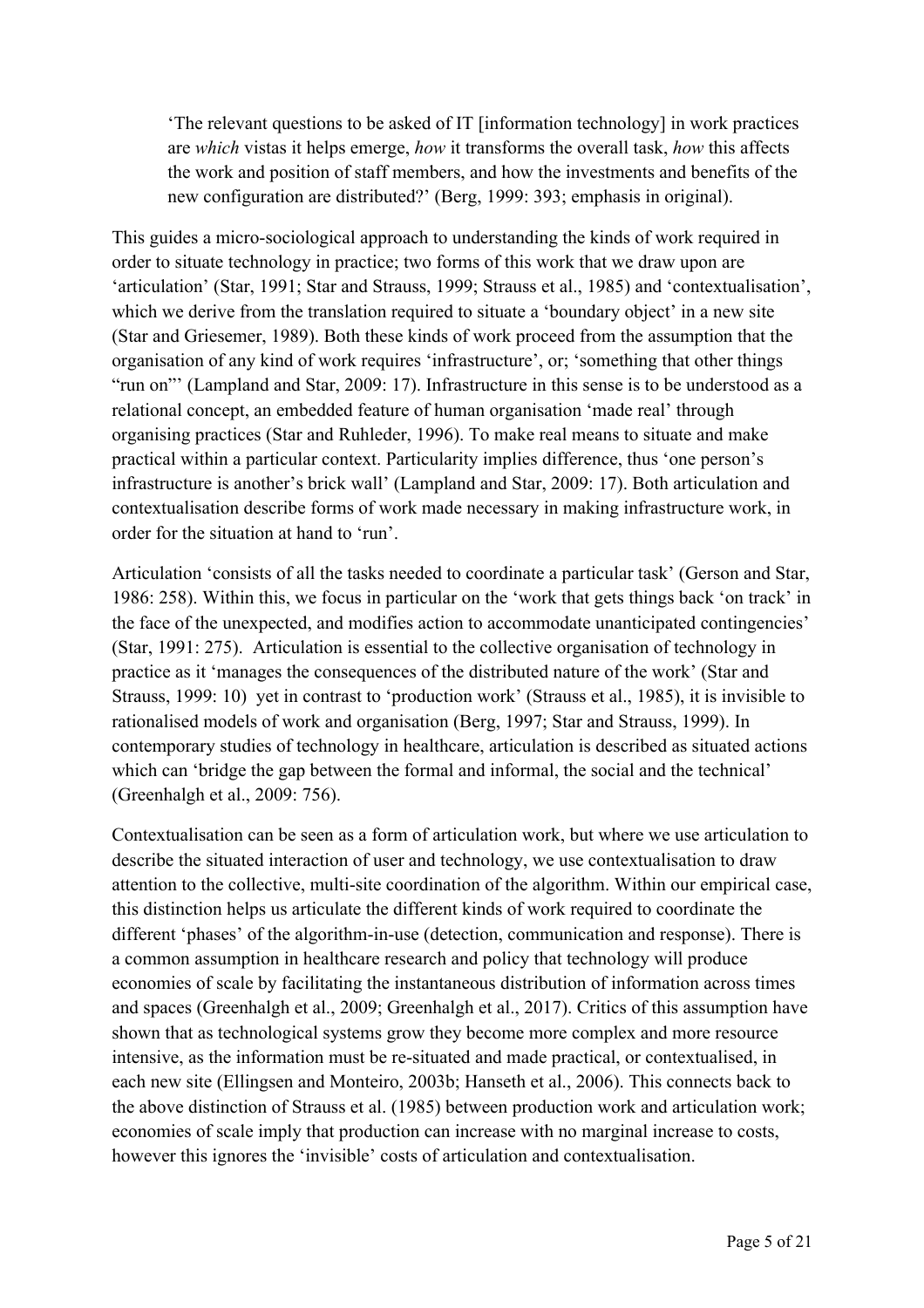We use these two forms to draw attention to the work of people first interpreting and working upon the output of algorithms (articulation) and then collectively acting upon it (contextualisation). This helps us illuminate an important distinction between the two hospitals we study and how they organise the algorithm. If articulation is conceived as individually mediated activities in which the technical 'rubber' hits the human 'road', then we conceive contextualisation as being concerned with the collective attempt to coordinate these acts. Both articulation and contextualisation demonstrate the contingency of time and space in any matter of human organisation; that is, things cannot be transported pre-fabricated into an organisational context and expected to just 'work'; rather they must be made to work, and this work must be coordinated within and across heterogeneous sites, such that organisations can be stabilised, and their activities made visible and accountable.

Crucially, these conceptions of work are located within an order that is characterised by interpretation; in which it might be said that technology presents objects to humans, who interpret them in order to reach an appropriate course of action; hence the aforementioned notion of healthcare technology as 'decision support' (e.g. Peiris et al., 2011). Foundational concepts in organisational theory such as the self-responsible subject and legal personhood are likewise situated in this same normative order. From this is derived the surveillance, regulation, stability and predictability associated with formal organisation (du Gay and Vikkelsø, 2016; Weber, 1978). It might be argued that algorithms institute a recursive and mechanical principal of organisation, which favours a bureaucratic ideal of predictability (Totaro and Ninno, 2014). However, the analytical leap from a recursive algorithm to a recursive logic of organisation appears to entangle organisational politics and procedures in questionable ways (Neyland, 2014). As has been shown in other domains, algorithmic technology is disrupting times and spaces in a manner which makes problematic the interpretive work of bureaucratic stabilising and making visible (Lenglet, 2019). This puts into question the status of, and relationship between, the different kinds of formal and informal work instituted by algorithms, their coordination, and the different images of organisation with which we are left. It is around these concerns that the present analysis is oriented.

#### **Research Context**

Our paper draws on an ethnographic study of two NHS hospitals in England as they introduced the algorithm to support the identification and management of AKI. AKI is a relatively new classification and awareness of it among non-specialists is low. Attempts to improve the identification and management of AKI followed a highly critical report (NCEPOD, 2009), which led to the production of guidelines and an international classification (NICE, 2013; KDIGO, 2012).

The mandatory introduction of the algorithm was put into effect in 2014, with lab systems instructed to implement from March 2015. The algorithm resulted from a consensus conference in 2012 through which it was agreed that a detection algorithm would be developed based upon a scale of increasing severity from Stage One to Three. The development of the algorithm was undertaken by an interdisciplinary project group organised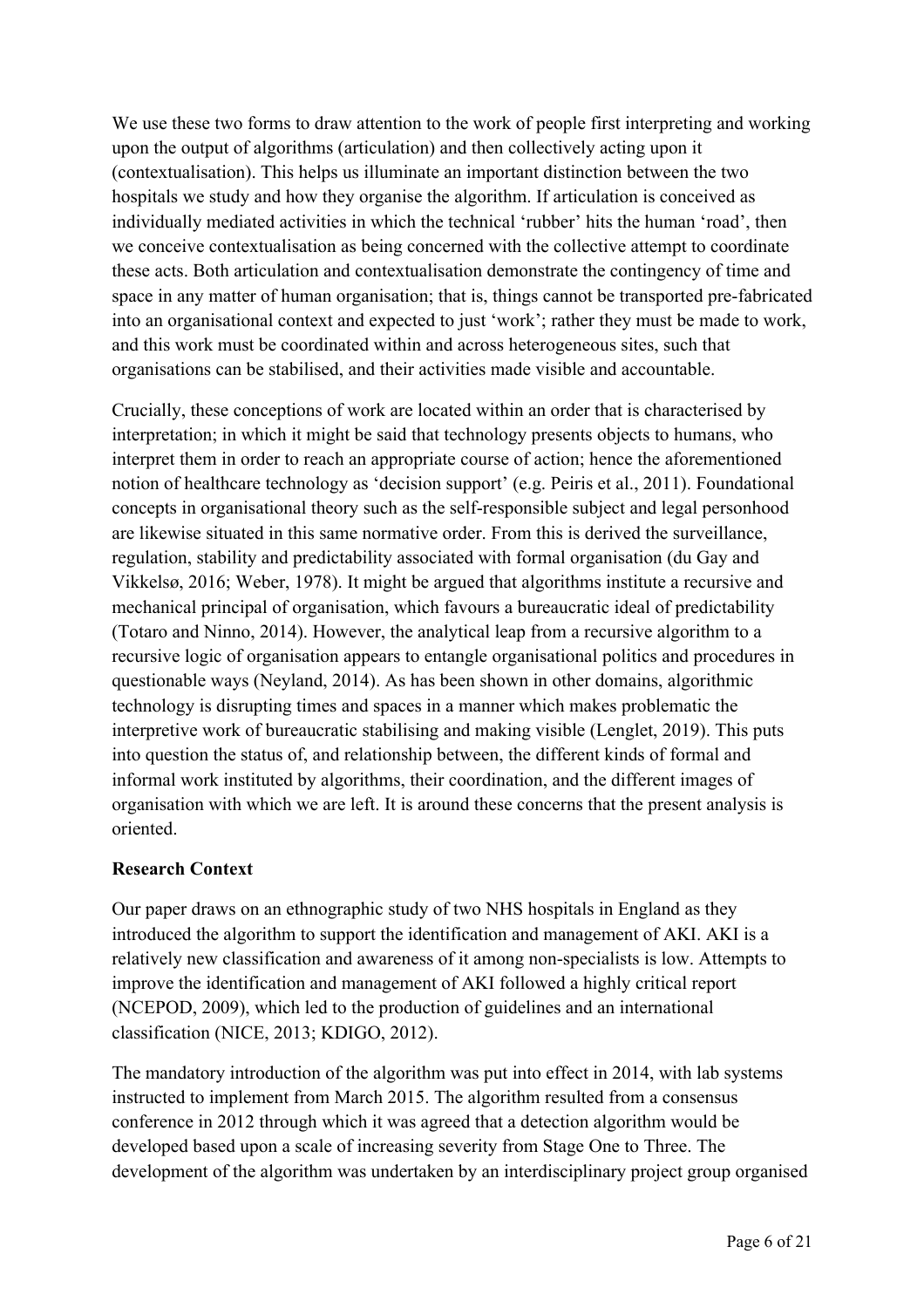by the Association for Clinical Biochemistry and included clinical biochemists, nephrologists and laboratory software systems providers. According to guidance (Think Kidneys, 2014), the algorithm should be implemented as part of a three phase process:

1. A detection phase, in which an acute change in serum creatinine produces an AKI warning stage test result via the algorithm;

2. An alert phase, in which the AKI warning stage test results are communicated to clinicians;

3. A response phase, in which an appropriate care process is put into action.

AKI is indeterminate, in the sense that it is a process, in dynamic interaction with other processes, and not always clearly identifiable as a discrete 'episode'. It is also distributed, in the sense that it can present in patients across a very wide range of specialisms and clinical and surgical areas. These two factors create substantial challenges to standardisation (Berg, 1997; Goodwin, 2014).

#### **Methods**

The principal study objective was to use ethnographic methods to explore the implementation and spread of quality and safety programs related to AKI. The research aimed to develop a more nuanced understanding of the material accomplishment of 'quality' and 'safety' across two sites ('Hospital X' and 'Hospital Y') and attend to differences in the modes by which these programmes operated. The introduction of the algorithm and design of an alert and response system were the principal objectives of each hospital's improvement programme.

The two hospitals under investigation were both part of the same regional network, and between them provided the majority of specialist renal services across that region. The AKI programs in each trust began at around the same time and in response to the same perceived problems. In each trust the approach taken to quality improvement was quite different, however, they both adopted the national algorithm at the same time and had very similar outcome targets.

In this paper our focus is not upon these outcomes, but upon the process according to which the algorithmic system was introduced and the different work that both the algorithm and its users undertook in each setting (Kitchin, 2016). The focus upon process was not simply a focus upon 'doings', but was a method for reorienting our ethnographic focus towards the use of the algorithm and associated practices (Christin, 2017), and the manner in which the actions of both technologies and users were coordinated within these settings. The study was funded as part of the National Institute of Health Research (NIHR) Collaboration for Leadership in Health Research and Care (CLAHRC) program. CLAHRCs are research networks involving close partnerships between research and practice in the NHS. The hospitals involved in this research were existing partners of the network, and the study scope developed through a series of conversations between the researchers and the quality improvement teams in each trust, initiated in March 2015. The protocol for the Hospital X case was agreed, and internal ethical review was completed in July 2015, at which point the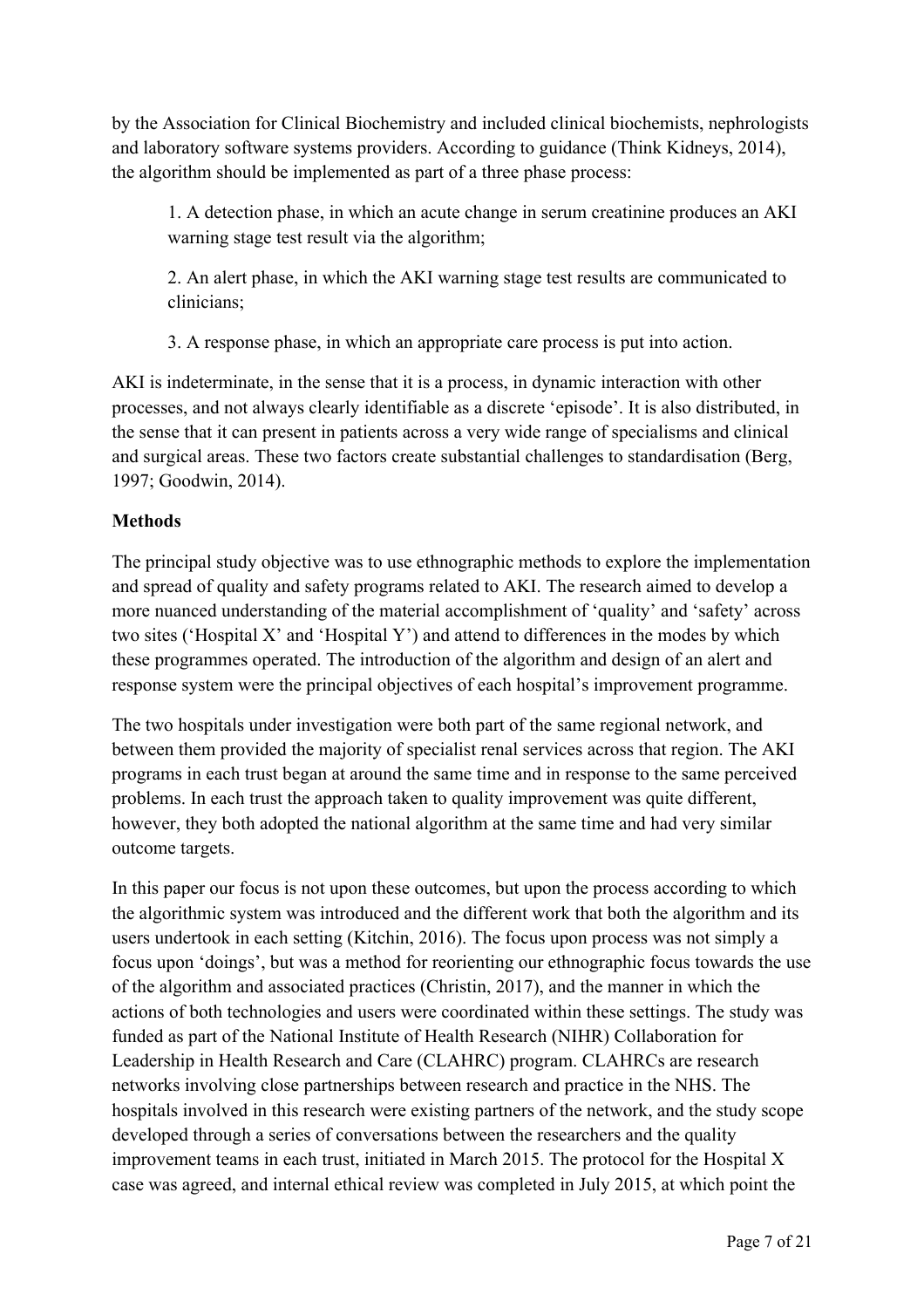research team started observing programme meetings in this site. A full ethics application, which was required in order to interview patients, was also initiated at this time and received a favourable opinion from the Wales 7 REC committee (15/WA/0400, 16<sup>th</sup> November 2015). Data collection in Hospital Y commenced in December 2015. A summary of observations and interviews in both sites is provided in Table 1, below.

#### **INSERT TABLE 1 ABOUT HERE**

At the start of data collection Hospital X had just entered the first, 'initiation' phase of their improvement programme, and Hospital Y were moving into the second, 'spread' phase of theirs. Consequently, there was more emphasis in Hospital X on observations of contemporary events.

Observations in Hospital X were comprised of attending and participating in events related to the quality improvement program, including formal group learning and discussion sessions, and more informal ward-based meetings and activities. The programme proceeded according to 'Plan Do Study Act' cycles, through which the care processes that are described in more detail in our findings were iteratively and painstakingly developed over a sustained period of time. While our findings might make these appear like abstract schemas, rather, they represented little more than temporary 'settlements' made between the requirements of national policy and the situated organisational capacity and capability to implement these.

By contrast, in Hospital Y, a pilot improvement program had already taken place in four wards, and at the time of data collection, two specialist nurses were involved in trying to spread the learning from the programme to the rest of the hospital. Therefore, interviews and conversations with the two nurses and with others who had been involved in the work were the principal means through which the care process described below was constructed. Observations were comprised of shadowing the two nurses through their ward rounds and observing their interactions with non-specialist staff.

The two hospitals differed in their approach to introducing the algorithm, which related partly to their different approaches to QI more generally and differing technological capacity and capability. This is discussed at greater length in the first part of our findings. In brief, the technological capacities of Hospital X were described as sophisticated both locally and nationally due to its electronic patient record and, more generally it was known as an organisation with a positive 'culture' of improvement. The approach adopted to improving AKI was collaborative and drew on existing workforce capacity. It mobilised established improvement methodologies and the dedicated resource of an experienced in-house improvement directorate (a rarity in NHS organisations). In contrast, Hospital Y, lacking both the technological infrastructure and the knowledge and experience of improvement, designed their approach around additional workforce through the employment of two specialist AKI nurses, and employed external consultants to help them design a programme of improvement.

#### **Findings**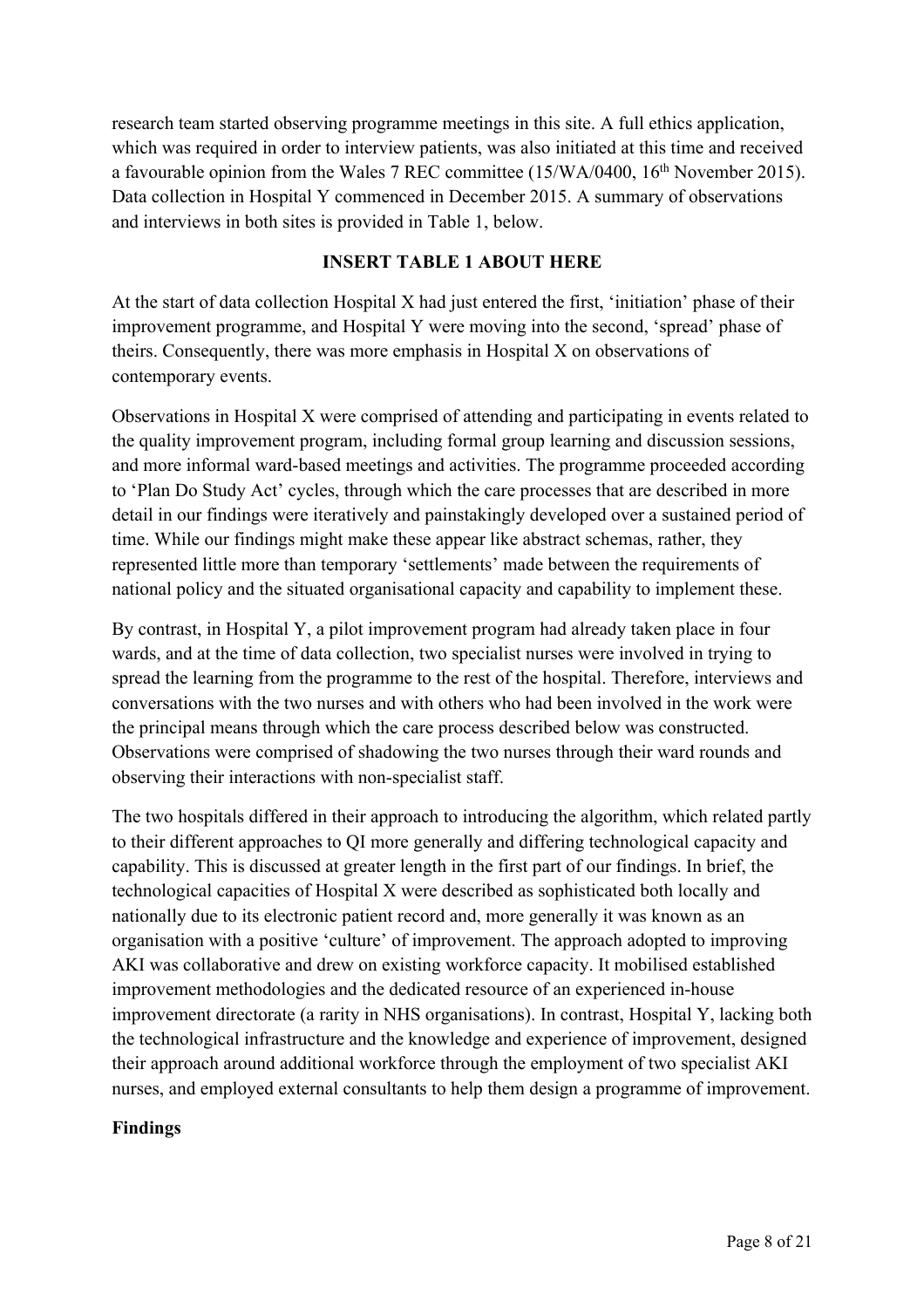We begin by describing the different process of care that developed in each site around the introduction of the algorithm. We examine what we refer to as the 'interruptions' within each process, which were produced by the inaccuracies of the algorithm. These interruptions necessitated various kinds of work, which had consequences for the formal organisation of care in each setting.

#### *Following the algorithm: care process mapping*

The algorithm was situated within a process of care which began with blood samples being taken by a member of clinical staff then processed in a laboratory. The algorithm detected a change in levels of serum creatinine from baseline data and identified the appropriate stage of AKI according to pre-defined thresholds. The organisational task was then to establish a reliable process for verifying this alert, subsequently communicating it to the relevant parties and establishing a protocol for the appropriate response. Three issues emerged from the detection phase, which we describe as 'interruptions' that complicated this task:

- 1. The potential for over-diagnosis (the algorithm detects a possible case of AKI where there is none)
- 2. The potential for under-diagnosis (the algorithm misses a possible case of AKI)
- 3. The reliance of the algorithm upon baseline data

The first two problems are methodological and technical, situated within the prescribed method for identifying cases of AKI according to changes in levels of serum creatinine, which becomes embedded in the technical apparatus for automating this method; the algorithm itself. The third problem is an organisational and inter-organisational issue; for if the hospital does not have a baseline on record for the patient in question then they must attempt to identify one from the records of other health providers. This might be a lengthy undertaking, unsupported by shared electronic records between providers. We now describe the different processes adopted in each organisation to manage the algorithm and its associated issues.

Hospital X adopted the national algorithm for detecting possible cases of AKI. In the alert phase they sought to capitalise upon their relatively sophisticated IT systems in order to integrate the alert into the electronic patient record (EPR) and produce a set of automated decision prompts for staff; that is, they linked the AKI algorithm to the algorithms that ran the EPR. The first of these decision prompts asked for verification of correct diagnosis, from here further prompts were enabled, and the protocol for the appropriate clinical team response (the 'care process bundle') was triggered. The care process bundle was specific to AKI and was made up of a number of actions and investigations that should be instigated upon identification of AKI (see Figure 2, below)

The problem of over-identification of AKI (a false positive) was managed through the automated verification prompt. However, under-identification, by definition, was not detected by the algorithm so never entered the automated alert and prompt system, and instead relied upon human initiated work. Similarly, in cases where there was no baseline measure, human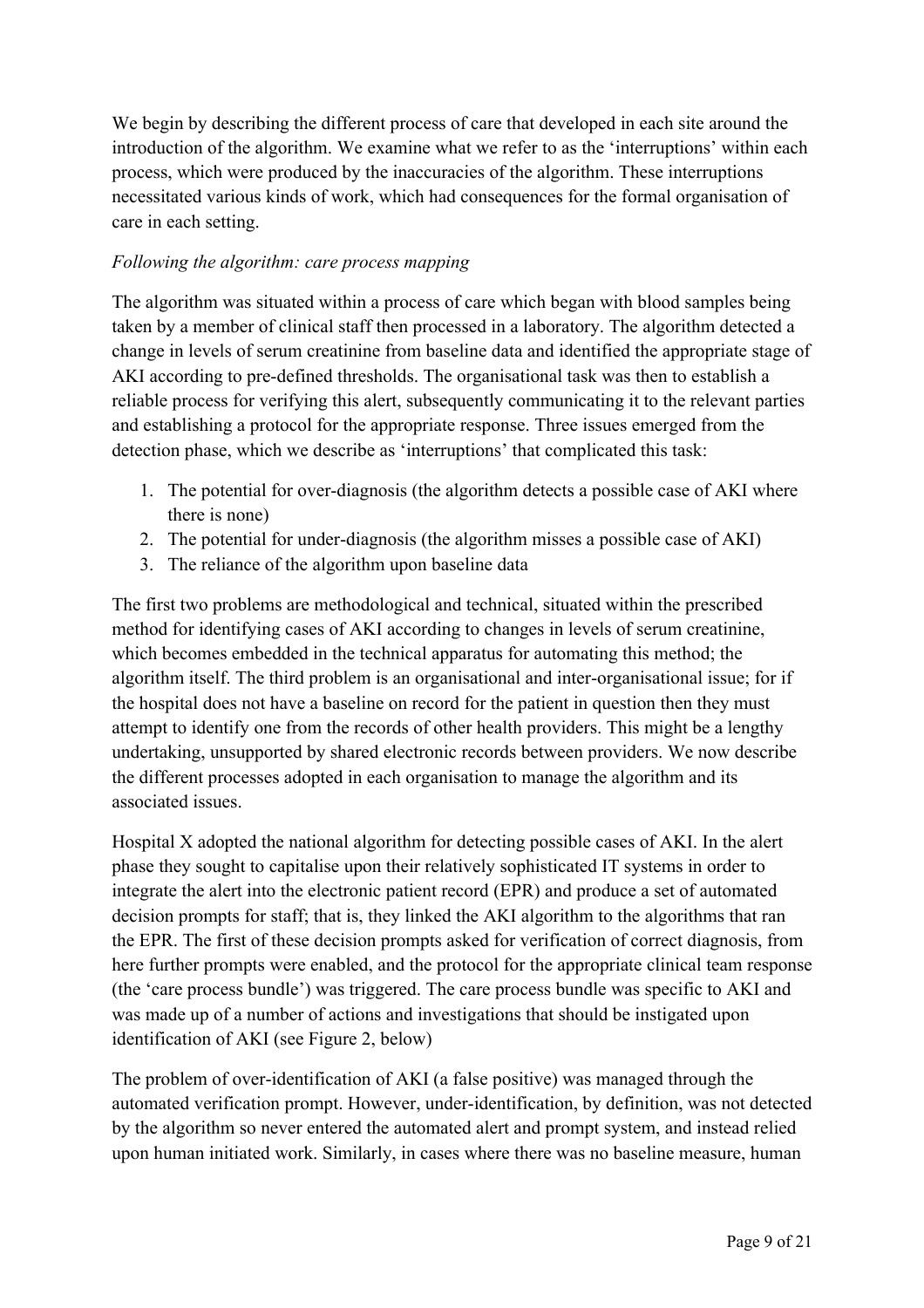intervention was required. A visual representation of the Hospital X process and the care process bundle is provided in Figure 1 and 2, respectively.

#### **INSERT FIGURE 1 ABOUT HERE**

#### **INSERT FIGURE 2 ABOUT HERE**

Rather than adopt the national algorithm, Hospital Y developed their own algorithm, that aimed to eradicate all under-identification (missed cases), at the cost of an increase in overidentification. Lacking the same EPR systems as Hospital X but with the additional workforce capacity of two specialist nurses, the alert phase was based upon the specialist nurses manually checking all of the algorithmic output, verifying the existence of AKI, and communicating this to clinical teams. In the response phase, the nurses initiated the protocol for appropriate response (the 'care priority checklist'; see Figure 4, below) and monitored and supported the ongoing process of ward-based care. A visual representation of the Hospital Y process and the care priority checklist is provided in Figures 3 and 4, respectively.

#### **INSERT FIGURE 3 ABOUT HERE**

#### **INSERT FIGURE 4 ABOUT HERE**

We now consider the different kinds of work produced by the three interruptions.

#### *Interruption One: Over-identification*

The national algorithm that was deployed in Hospital X in the detection phase resulted in both over- and under- identification of AKI, which created the need for articulation. In the alert and response phase, the electronic patient record was used in order to communicate the alert to staff and elicit appropriate responses, which created the need for contextualisation. However, the direct machine-machine communication made possible by the Hospital X system (in which AKI algorithm communicated directly with EPR algorithm) made it harder to make visible and manage the necessary work, as we now illustrate.

In the detection phase, in the case of the algorithm identifying a false positive, the automated alert and prompt was set up to manage this; staff were prompted by the EPR to verify the diagnosis, and upon doing so, they were fed the next appropriate action. This instance of articulation reduced the human input to a binary choice and provided the appropriate data to make that choice. Assuming that any member of staff able to interpret the data might be expected to come to the same conclusion regarding this choice, the false positive might produce little additional work.

In Hospital Y, the decision was taken to accept a greater degree of over-identification in the interests of eradicating all under-identification. In place of the EPR, the specialist nurses were tasked with taking the data produced by the algorithm, verifying the accuracy of the diagnosis (articulation), and communicating verified cases to ward staff and initiating and monitoring the appropriate procedure (contextualisation). In the case of over-identification, the extra cases to which the Hospital Y system was subject were managed by the dedicated human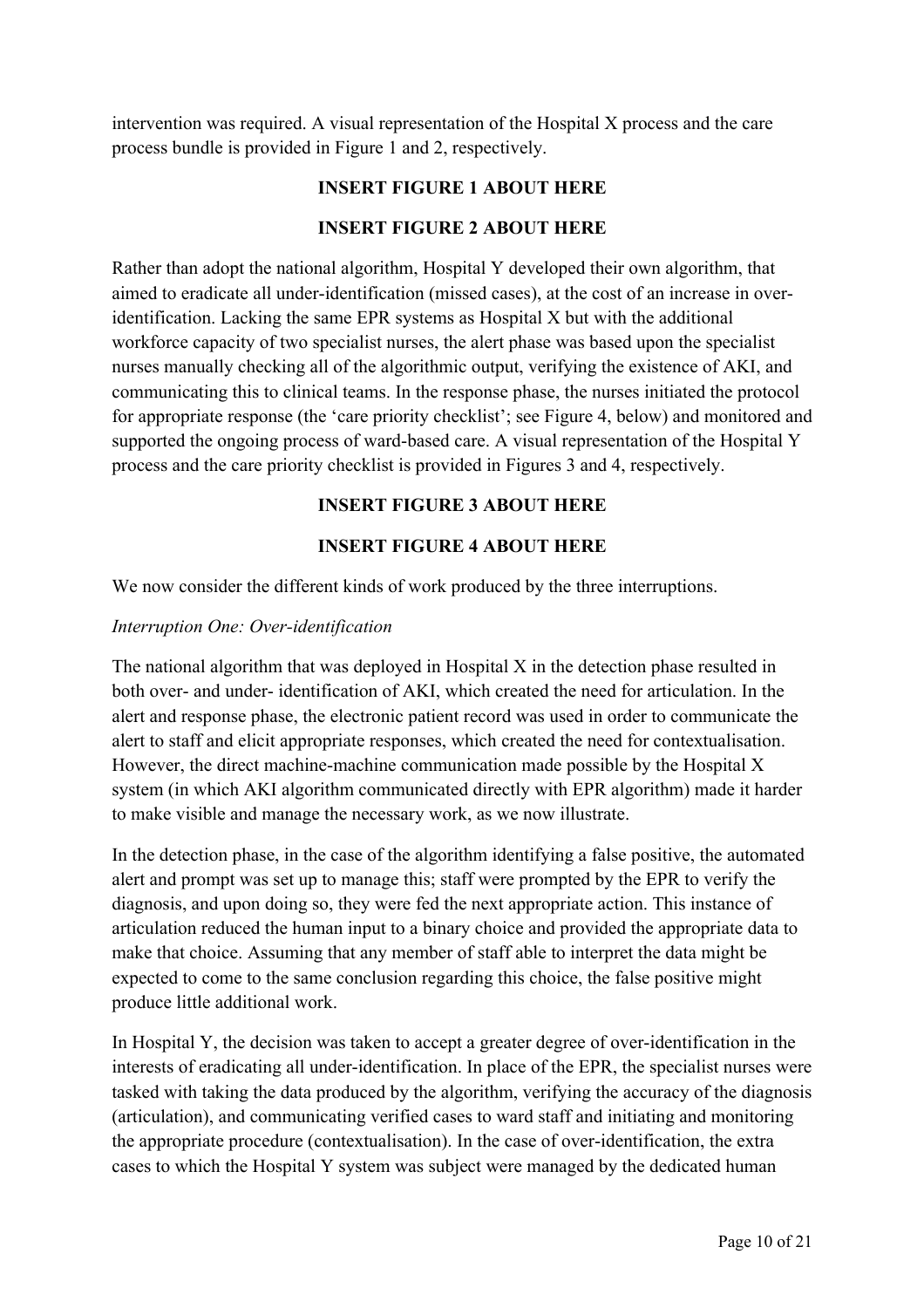resource available. In both cases, over-identification required articulation in the form of verification, and contextualisation in the form of communication. The Hospital X process relied more on the EPR, while the Hospital Y process relied on human- and paper- based systems. In neither case did the interruption appear problematic in terms of coordination; the necessary work was minimal and could be rendered formally visible.

#### *Interruption Two: Under-identification*

We next consider the case of under-identification, or a 'missed case' of AKI. This interruption only occurred in the Hospital X system, but it also illuminates some of the differences in the work required by the two systems.

Understanding a missed case requires an appreciation of the care process in which it was situated. AKI was identified through the analysis of what were termed 'routine bloods', that is, the majority of patients entering the acute assessment unit of Hospital X were likely to have their blood taken, and this blood would be analysed for AKI. Many bloods would be taken in a day, and around  $1/5<sup>th</sup>$  of these might be possible cases of AKI. In Hospital X this was expected to be approximately 40 possible cases of AKI out of approximately 200 bloods assessed per day. The care of each patient would likely be the responsibility of several different individual staff. The results of blood tests would routinely be seen and acted upon by different people than those who took the blood, who might be different again from those who ordered the blood taken. AKI competed for attention among many other concerns. This meant that a missed case – something the algorithm did not detect, and to which there was no alert communicated to staff – had to be brought into being by a suitably qualified and informed individual with the knowledge of a particular patient's condition combined with the knowledge of their lack of identified AKI. Therefore a 'missed case' was not a ready-formed object, but rather one that had to be constructed through further investigations. Articulation in this case was therefore complex and heterogenous – that is, it would be a different character of work for different patients in different locations – and subject to influence by many factors external to the immediate point of care. The most immediate problem this interruption presented was how a missed case might even be identified. This offers a glimpse of the temporal disjuncture created by the algorithm: a missed case is something for which retrospective work must be undertaken in order to for it to be made visible. At the same time, the algorithm carries on, inexorably, producing more cases (and, by extension, missing more).

Referring to Figure 1, in order to try and manage the potential for a missed case, the humanoriented component of the Hospital X system was built upon a regular handover between staff referred to as the 'safety huddle'. The safety huddle was conducted twice daily on each ward and was oriented around a checklist of priority points for discussion at handover of staff from one shift to another. Part of the improvement work in Hospital X was to incorporate AKI into this checklist. During the improvement work, members of the improvement team would sometimes join huddles and give a brief presentation about AKI in order to try and raise awareness. Updates were proveded from wards about how the huddle was working through the group learning sessions which punctuated the improvement programme. Through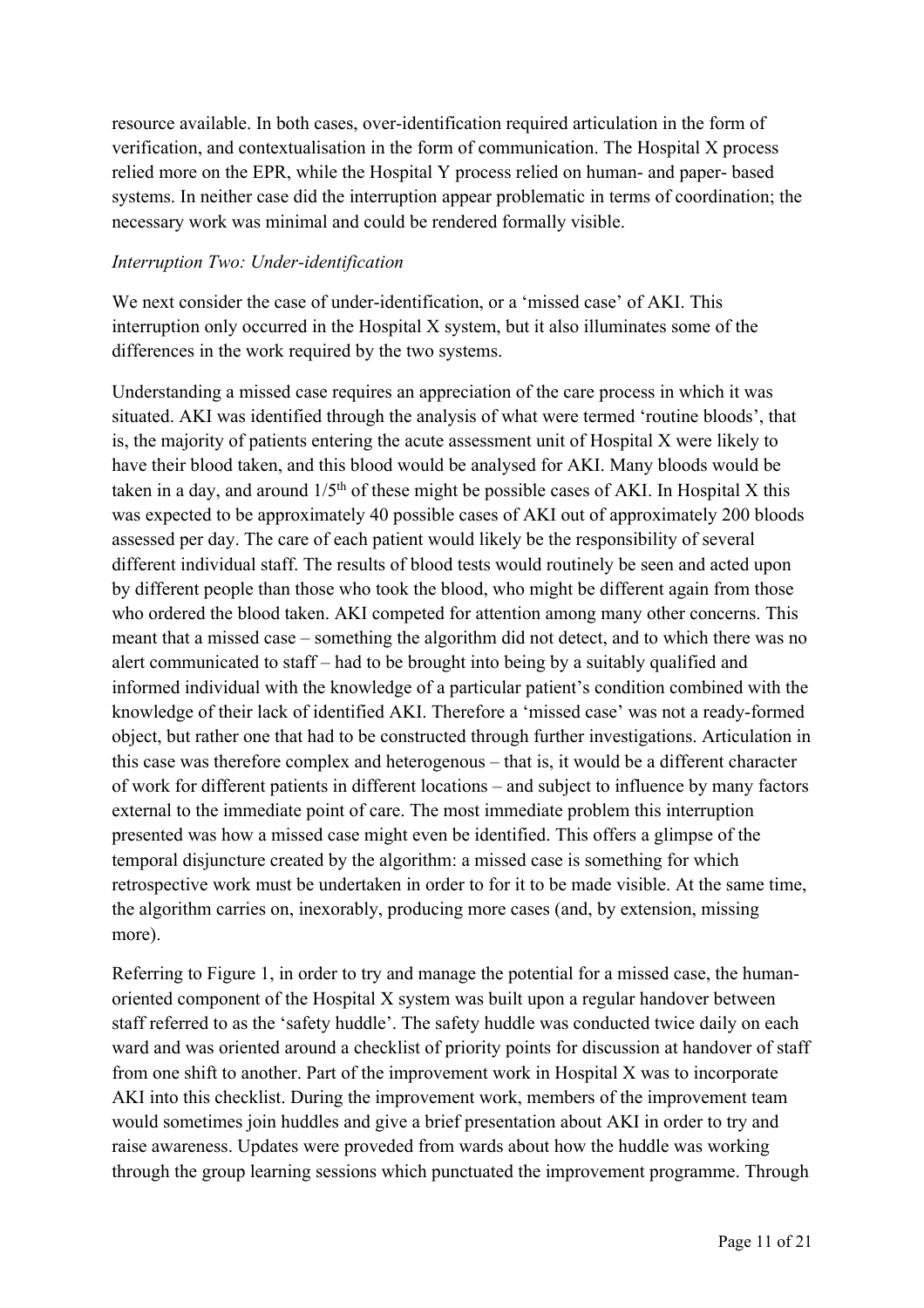this 'improvement' protocol it appeared that the huddle worked differently, and responded to AKI differently, in different sites across the hospital. Where the huddles were not working well, it appeared that although AKI might be discussed, this did not always translate into timely and effective action by staff following the huddle.

The huddle was combined with the introduction of a protocol for appropriate responses to possible AKI, the 'care process bundle' (see Figure 2). The bundle, which was integrated into the EPR prompts for staff, was made up of seven steps which should be taken in every possible case of AKI – of which taking blood was just one. The temporal standards embedded in AKI policy, with particular actions to be completed within particular timeframes were reinscribed through the care process bundle. In cases where a 'true case' had been detected, performance against these standards could be closely monitored according to the algorithmic time stamp on each detection and alert. The missed case, in contrast, was one that could not be made formally visible and amenable to management, rather, informal collective work was required. Both the huddle and the bundle shared a common characteristic; they were protocol driven approaches. That is, they broke the appropriate response to AKI down to a number of verifiable procedures. Yet, although these procedures were interventions of a sort, they were not in themselves 'care provision', but rather were about ordering appropriate tests or delegating to other parties to carry out future actions. They were also resource-bound. A recurrent problem with the safety huddle was finding an appropriate person to 'lead' them; that is, someone with the time and expertise to administer a collective conversation driven by a number of different protocols (e.g. one for AKI, one for sepsis, one for falls prevention etc).

Together the safety huddle and care bundle were the major components of the contextualisation undertaken in Hospital X in order to manage the interruptions caused by under-identification. As described above, these measures were driven by a need to establish a reliable process for identifying and responding to individuals with AKI. However, with their protocol-driven approach it was unclear how effective they were as a resource with which to bring the 'missed case' into existence. Below we expand on how contextualisation via the safety huddle in Hospital X was necessary for making visible what the machine-machine interaction of their system had rendered obscure; that is, the possible need for articulation to correct a missed case.

#### *Interruption Three: Missing Data*

Interruption three concerned the scenario in which there was no baseline data with which the algorithm could identify a possible case of AKI. In this scenario the process in each organisation was for a manual search to be undertaken in order to locate baseline data, however the different orientations of the two systems illuminate different forms of articulation and contextualisation. In Hospital Y, part of the specialist nurse role was to provide ongoing monitoring and support to non-specialist, ward-based teams. In cases where baseline data was not present, this provided ward teams with a dedicated resource to support the work of manually retrieving the data. This was not simply a practical task requiring time and effort to contact other services and locate data, it was also a task requiring clinical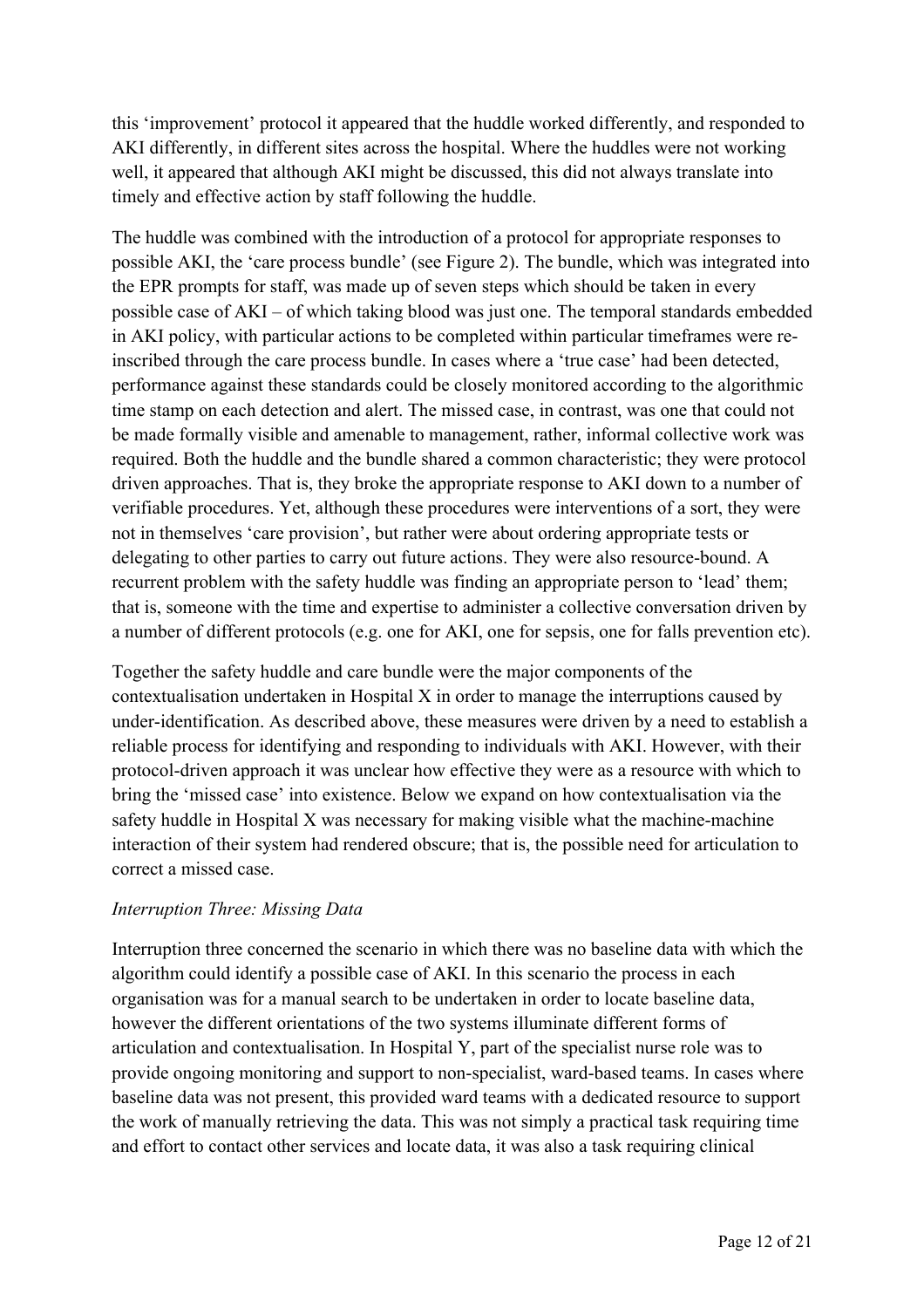judgement to evaluate whether or not it was necessary to find the data to enable the algorithm to identify the possible case of AKI.

Three hypothetical scenarios then presented themselves: one, the specialist nurse might judge there to be no likely AKI and the manual search for baseline data would be deemed unnecessary; two, the specialist nurse might think there was a possible case of AKI and the search for data would be deemed necessary; three, the specialist nurse might believe there to be an urgent case of AKI, in which case they could support the appropriate escalation process in the absence of baseline data. As with the interruption caused by over-identification, the specialist nurses here embody both the articulation and contextualisation necessary to manage missing data. At the same time, their embodiment of both types of work makes the analytical distinction we are drawing between these forms of work easier to demarcate – they mobilised their expertise in 'speaking for' the algorithm when it lacked the necessary inputs required to compute a decision. They then mobilised this knowledge in interaction with colleagues in order to reach a collective course of action. Just as this process renders our distinction visible, so too could it be rendered formally visible.

In Hospital X there was no dedicated human resource to support the identification and management of AKI. Instead the alert was communicated by the EPR, which distributed the work of AKI through prompts to staff across the hospital. The ideal scenario established in the development of a response protocol for AKI was that staff on each ward should be made collectively aware of AKI through the use of the care process bundle and safety huddles – that is, that these processes should successfully contextualise AKI. As with the underidentification, the identification of cases of missing data relied on these processes in order to make visible the need for further work. Yet, as described above, these processes, though populated by people, were still driven by a protocol-approach, and were resource-bound. Where the possible need for further work was identified, Hospital X lacked the dedicated specialist-nurse resource with which to support decision-making. Therefore, decisions taken regarding which missing baseline data should be followed up were not linked to particular individuals, and were likely to be made with greater uncertainty, resulting in a process less amenable to formalisation.

In the case of missing data, the problem of time, and the differences between the two systems are made plain. The Hospital Y process introduced a human-oriented and formally visible 'pause' in the system, embodied by the specialist nurses (see Figure 5). These nurses interrogated each case of missing data as part of their verification (articulation; 'speaking for' the algorithmic interruption) in collaboration with ward staff, with whom they established a collective response (contextualisation; making the necessary work practical).

#### **INSERT FIGURE 5 ABOUT HERE**

In contrast, in Hospital X, the AKI algorithm communicated directly with the EPR algorithm and instantaneously distributed possible AKI, along with each possible interruption, around the hospital (see Figure 6). This distribution created the need for articulation, a need that it synchronously rendered obscure. The need for articulation then had to be identified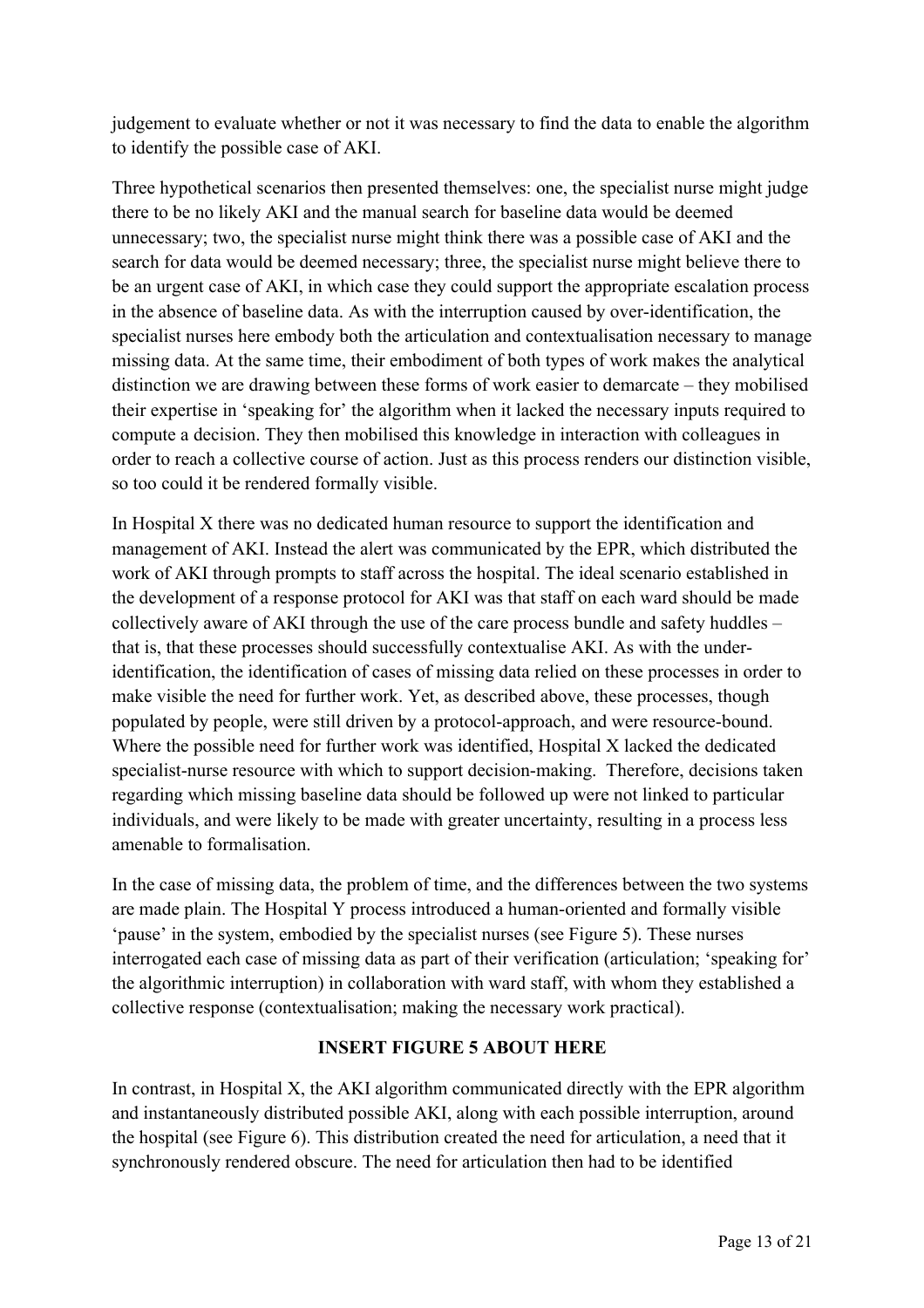collectively, retrospectively, and from the point of view of the formal organisation they had established, invisibly.

#### **INSERT FIGURE 6 ABOUT HERE**

In Hospital Y, therefore, the nurses acted as a mediator between the human and non-human aspects of algorithmic work; they 'humanised' a technologically supported care process (c.f. Pope and Turnbull, 2017; Turnbull et al., 2017). In contrast, Hospital X presents a 'dismembered' system, 'maximally cleared of human components' (Lenglet, 2013: 313). By this we do not mean that humans have been 'erased' from the care process, but that the algorithm constitutes a distinct normative and temporal order that is inaccessible to humans. In a dismembered system, human judgement and action comes 'after the fact' of the algorithmic detection or missed case. Human judgement is in this case always reactive, and regulated by the technology and its limitations.

#### **Discussion**

The findings we present in this paper describe the organisation of an algorithm that was meant to identify possible cases of Acute Kidney Injury (AKI). The algorithm had three core limitations, which we describe as 'interruptions': over-diagnosis, under-diagnosis and reliance on baseline data. Each of the two hospitals we studied adopted a different approach to managing these interruptions and each approach illuminated different challenges associated with the introduction of an algorithm, the work created by its inaccuracies, and the possible organisational response to these (see Figure 1 and 3). A core feature of the observable differences between the two approaches was the distributive capacity of the system in which the algorithm was embedded and the extent to which individuals and organisations could contain the flow of information (see Figure 5 and 6). Table 2, below, summarises the approaches of the two hospitals to organising the algorithm and its attendant work.

#### **INSERT TABLE 2 ABOUT HERE**

The interruption caused by over-identification appeared to create the least disruption to either system. Nevertheless, the assumption of consistent use of the EPR by different individuals in different times, places and specialisms, has been shown to be a somewhat problematic assumption associated with this technology (Greenhalgh et al., 2009). This is because of the contextualisation work required in order to make sense of, and act upon, information in practice (Ellingsen and Munkvold, 2007). The larger the system – i.e. the more different times and spaces being traversed instantaneously by the EPR – the more this contextualisation work is likely to cause interruptions to the smooth operation of the system (Ellingsen and Monteiro, 2003a). The value of the EPR, that it can distribute information and prompt actions across times and spaces, is therefore also the source of a key coordination challenge with regards the algorithmic work necessitated. The problem of management in Hospital Y, by contrast, was a much more familiar concern of resource dependency.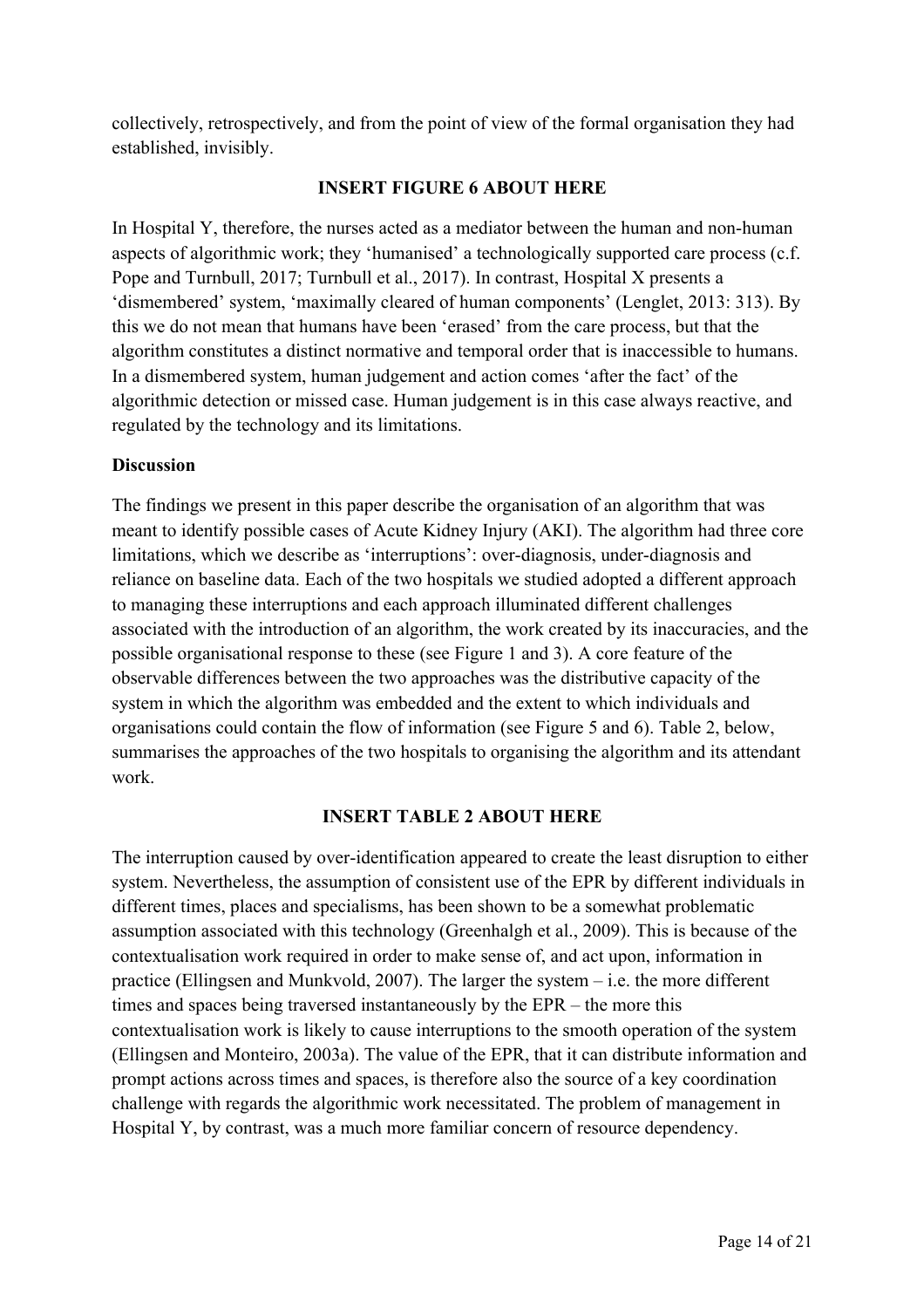The interruption caused by under-identification was specific to Hospital X. The problem was that a missed case was, by definition, something missed by the automated system. If the automated system missed a case then it did not communicate 'missed case' to the EPR, and, in turn the EPR did not prompt a decision to be taken by a member of staff related to a missed case. Rather a possible missed case had to be initiated and assembled manually. This meant that Hospital X was reliant on the human-oriented systems that had been created around the AKI alert – the care process bundle and the safety huddle – to initiate investigations related to possible missing cases.

The concern here is that this initiation relies on a set of care practices characterised by individualised knowledge of patients and adaptability to changing circumstances. These practices are somewhat at odds with the chronically under-resourced and fragmented character of contemporary NHS care (Bresnen et al., 2017; Nicolini et al., 2008). They are also at odds with nursing practices governed by electronic alerts and decision prompts; what we might term *just-in-time* care (c.f. Sewell and Wilkinson, 1992), a form of care work rendered passive and reactive by the performative nature of algorithmic technology (c.f. Lenglet, 2019), and shaped by protocol-driven approaches to establishing 'reliable' care processes. In our case this appears in part a problem of the mismatch between chronic and continuing experiences of illness, which AKI transverses. At the same time, the problematic relationship we observed between systems designed to help manage acute events and the formal organisation of these systems has implications far beyond the specific case of AKI. The missed case and the missing data bring to light the temporal disjuncture inherent to a 'just-in-time' principal of organisation in systems regulated by algorithms, with their instantaneous transfer and distribution of (possibly inaccurate) information.

A relevant concept to consider here is 'alert fatigue', which describes the possibility that clinical staff become so used to the presence of electronic alerts that they ignore or 'override' them (Baker, 2009; Cash, 2009). This concern has been related to the AKI alert under discussion here, with the argument made that the alert can 'irritate' clinicians, who then find ways to 'bypass' the system (Kanagasundaram et al., 2016). This implies an active relationship between the human and non-human components of the care process, with the human making judgements as to the credibility of the information received. Far from 'fatigued', this bypass suggests an agentic attempt to *suture* the algorithmic disjuncture to which we have called attention.

In the case of the second two interruptions in Hospital X, the instantaneous transfer of information between algorithms deferred the possibility of active, human interrogation to a future time after the possible cases had already been distributed around the hospital. The ideal 'just-in-time' principal of care imagines a set of procedures which can be clearly specified in advance and which depend on humans as little more than technicians, linking one part of the system to another. This is at odds with the active and situated sensibility made visible by the idea of alert fatigue. As algorithmic oriented care becomes more widespread there is a danger that processes of care will leave less space for active and situated human judgement, and the collective and relational resources upon which this depends (c.f. Webster, 2002). This mismatch draws attention to the competing normative orders that are at stake with the use of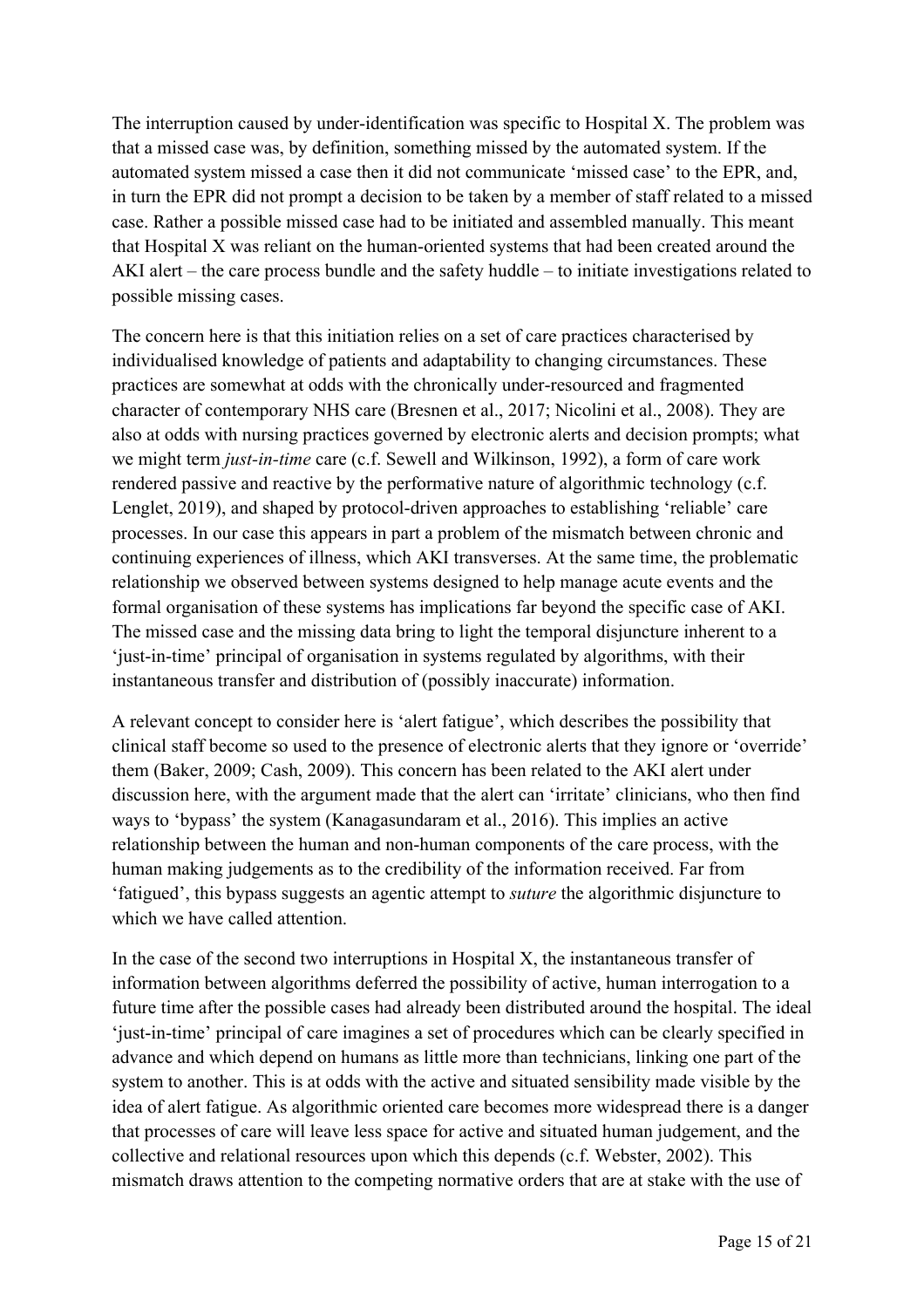algorithms in human oriented work. The electronic prompts and alerts that characterise justin-time care are comprised of various attempts to improve efficiency, reduce variability and draw focus to poorly known but potentially fatal problems, such as AKI. This brings us back to the conception of technology supporting and optimizing human performance. The problem that our analysis identifies, is that the technological means through which just-in-time care is embedded in practice – the algorithm itself – alters the assumed relationship between the technological and social domains of work. What Lenglet (2019) describes as 'the closure of the algorithm', its inherent ability to execute itself, makes a place for human interpretation that is always after the fact. Algorithmic just-in-time care, therefore, is always already 'out of time'.

The two systems under examination here illuminate two contrasting perspectives upon this problem, at the centre of which is the different manner in which temporal disjuncture was managed in each setting. This difference is derived from the observation that interruptions related to under-identification and missing baseline data in Hospital X could not be submitted to automated detection and alerting. Referring back to Figures 5 and 6, both systems present images of complex, heterogeneous networks made up of human and non-human agents. However, the two images differ substantially. Hospital Y presents us with a network made up of multiple dialogical relationships, with the specialist nurses participating as gatekeepers in all possible relationships. The network is therefore stabilised and contained by human capacities such as the ability to only be in one place at one time. Hospital X in contrast presents us with a network made up of multiple polyvocal relationships, with the EPR simultaneously distributing possible AKI among multiple networks. Because of this, in the case of interruptions due to under-identification or missing data, the Hospital X system is at risk of compounding the failures inherent to the algorithm itself. Put differently, there is an instantaneous distribution of possible AKI, which is at once also a possible false positive or missed case. This creates multiple uncertain future cases of AKI, for which retrospective human work will be required, assuming they can first be rendered visible.

Ultimately, the organisation of this algorithmic device presents the field of healthcare with a problem of responsibility. The interrupted scenarios we have described are examples of clinical work as conceived in Garfinkel's (1967) account of social action, proceeding according to an emergent and reflexive engagement with the question of 'what to do next'. This conception does not lend itself easily to the technological attempt to codify and standardise (Berg, 1997), nor is it easily accounted for, being the product of overlapping, negotiated and collective orders (Star, 1991; Strauss et al., 1985). This is further complicated by the temporal disjuncture to which we have drawn attention, allowing us to extend these earlier conceptions of social action to account for the introduction of algorithms in clinical settings.

At the same time, the technology offers a means of surveilling, representing and quantifying particular aspects of the care process, as well as shaping the distribution and normalisation of nursing tasks and roles. In this scenario the technology, and its failings, play a mediating role in the disjuncture between the informal work necessary to make things run, and the formal account made of that work. Consequently, the surveillance of humans made possible by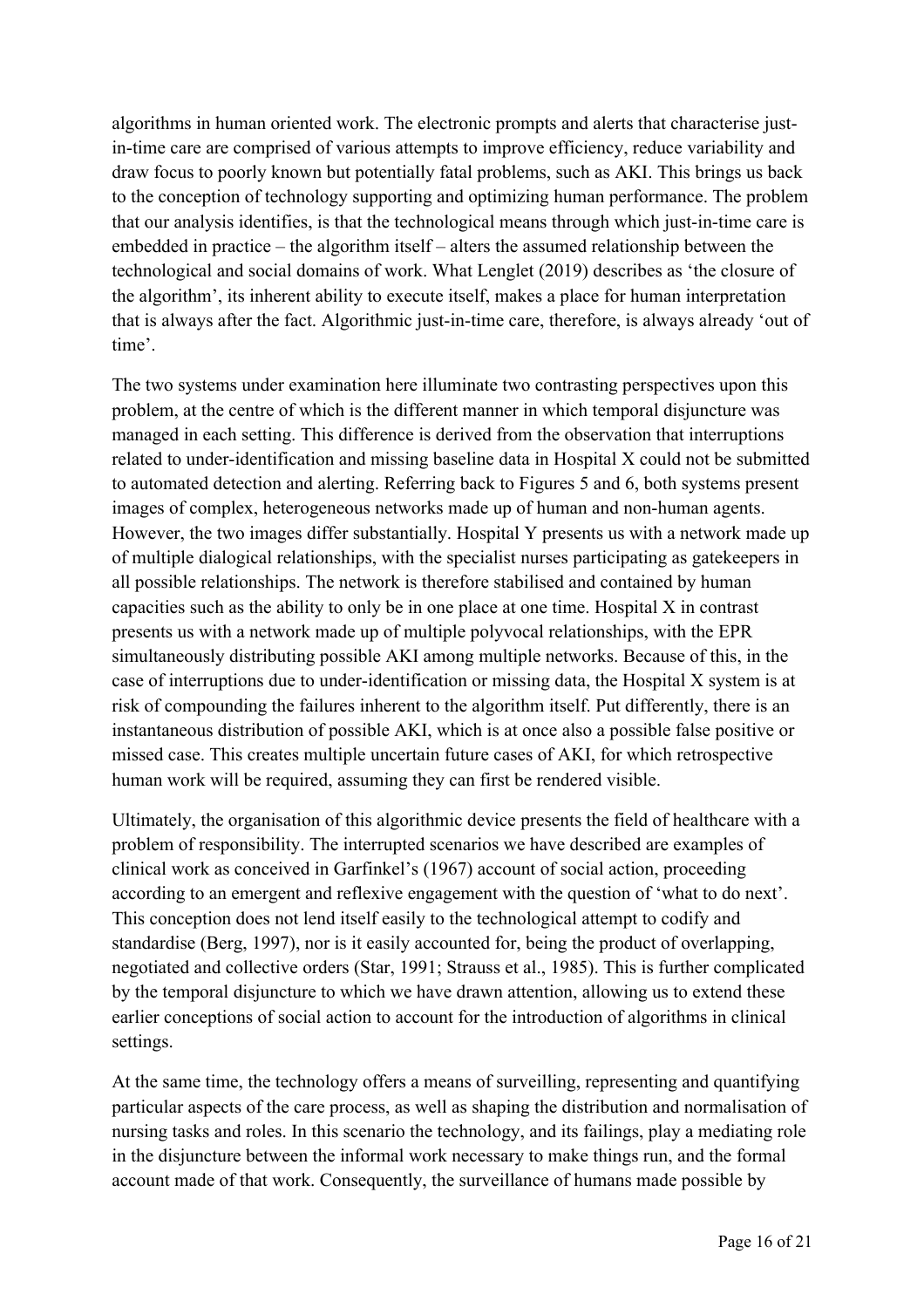algorithms appears in sharp contrast to their own inscrutability. This makes it possible for a human-oriented care process in all its layered complexity to be reduced for the purposes of legal scrutiny to a set of time-stamped decision prompts, while the algorithm itself recedes into the background.

Our research highlights a need to think more carefully about the conditions under which formal organisation makes the acts of self-responsible humans visible or invisible. In their rereading of classical organisation theory, du Gay & Vikkelso (2016) develop an understanding of organisational decision making which is premised upon the idea that the formal and informal are necessarily intertwined. Within this conception, the purpose of organisational structure is to provide a system of roles and relationships within which the formal and informal emerge from a problem and are decided upon in a casuistic manner. It is to the unfolding of such events that the 'making visible' of formal organisation pertains. Our analysis shows how algorithms can introduce a split between the formal and informal, which under particular organisations of the digital (such as that described in Hospital X) is enforced as though it is a universal metaphysical principle. The consequence is that it becomes structurally impossible to conceive of the relationship between formal and informal organisation, or solve problems, casuistically. Algorithms compute decisions faster than humans can interpret situations, make judgments or take action and often they do so invisibly. Yet ethics and legal accountability are solely attributed to the actions of humans, rendered visible, not algorithms, whether visible or invisible.

#### **Conclusion**

Our study of the introduction of an algorithmic detection and alert system for Acute Kidney Injury (AKI) in two hospitals exposes a disjuncture between human and non-human work in algorithmic decision-making that results from the organisation of the different normative and temporal orders in which humans and algorithms operate. We have shown how this is a problem for the formal organisation of algorithmic work and argued that further research is needed to better understand how the introduction of algorithms to organisations is being managed. We conclude with two linked issues which emerge from this analysis.

Firstly, we have shown that algorithmic decision-making can be organised in such a way that it interrupts and directs human decision-making. Beyond the effect this can have on autonomy, it can also introduce a cascade of ethical problems when we consider the potentially inscrutable nature of algorithmic decision-making (Mittelstadt et al., 2016). Inscrutability creates a problem of governance; if one of the algorithm's 'missed cases' resulted in a preventable mortality, then how might the distributed responsibility we find, particularly in the case of Hospital X, be made accountable? Martin (2018) argues that this is a problem of design rather than the value-laden-ness of algorithms, however, we have shown that regardless of how an algorithm is designed, there will be ethical problems related to how any algorithmic work is coordinated. All of this points to more general questions of why and how any algorithm is to be regulated, questions that are not simply a matter of technological design.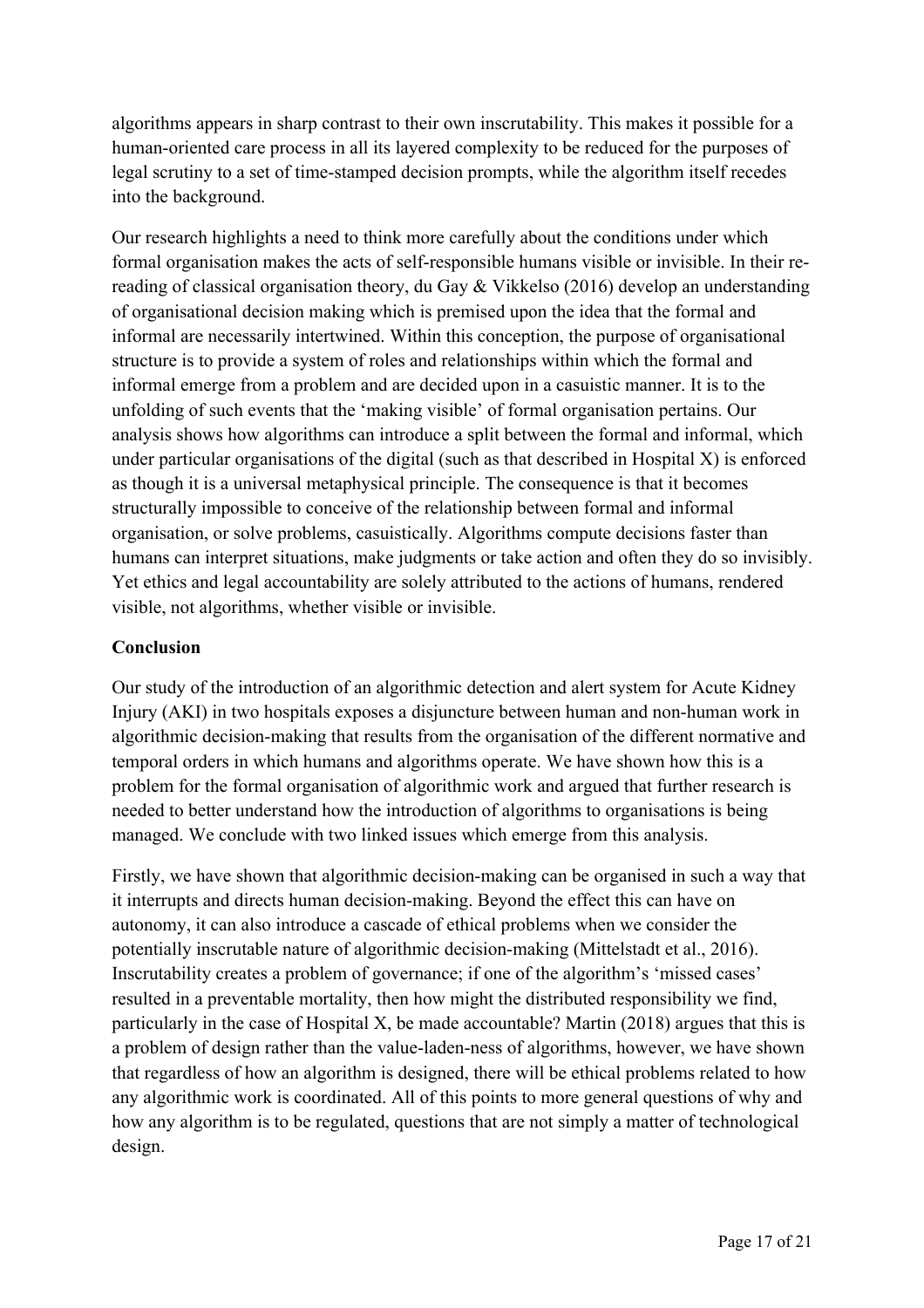Secondly, we have shown that embedding algorithmic technologies in the two hospitals from our study necessitated human work and that algorithms do not on their own constitute organisation. Some of this human work is informal and ongoing. The informal, invisible nature of the work can create problems for authority. du Gay and Vikkelsø (2016) draw on Wilfred Brown to raise a concern that considerations such as authorisation and authorising relationships have fallen out of fashion in contemporary studies of organisation. This can result in what Brown (1965: 64-65) understood to be 'informal organisation', in which there is an absence of prescribed boundaries to govern legitimate authority. We have shown how algorithmic work can impede care for people and illness, which is a core task for a hospital. If nurses take time away from caring work in order to undertake algorithmic work, then according to what codes and principles are they governed in this informal work? Moreover, what effect does this have on their ability to discharge the caring duties to which they are formally held to account?

As algorithms 'shape, transform and govern' more and more aspects of contemporary living (Amoore & Piotukh 2016, p. 4), so too will organisations increasingly settle on particular approaches to coordinating the work that algorithms require to operate. We have argued that some of these approaches decouple algorithmic work from the experiences of the humans toward which the purpose of the organisation is directed. In healthcare, caring for the health and illness of humans can end up becoming secondary to delivering the data requirements of a non-human algorithm. Drawing on our ethnographic research, we have argued that this is a matter of how both algorithmic work and healthcare work are organised across formal and informal lines, yet scant attention seems to be given to organisation in either the scholarly literature or the policies encouraging algorithmic automation. We suspect that algorithmic work is being introduced and coordinated in ways similar to how we describe here, and at an astounding pace, throughout many societies and in sectors other than healthcare. We therefore stress the importance of attending to the organisation of this new kind of work. What practical, ethical and legal problems will follow if we do not urgently attend to the organisation of algorithms?

#### **Acknowledgements**

The project from which this article was drawn was funded by the National Institute for Health Research (NIHR). The views expressed in this article are those of the authors and not necessarily those of the NHS, NIHR or the Department of Health and Social Care.

#### **References**

- Amoore L and Piotukh V (2015) *Algorithmic life: Calculative devices in the age of big data.* Routledge.
- Bailey S, Pierides D, Brisley A, et al. (2019) Financialising acute kidney injury: from the practices of care to the numbers of improvement. *Sociology of Health and Illness* 41(5): 882-899.
- Baker DE (2009) Medication Alert Fatigue: The Potential for Compromised Patient Safety. *Hospital Pharmacy* 44(6): 460-461.
- Berg M (1997) *Rationalizing medical work: decision-support techniques and medical practices.* MIT press.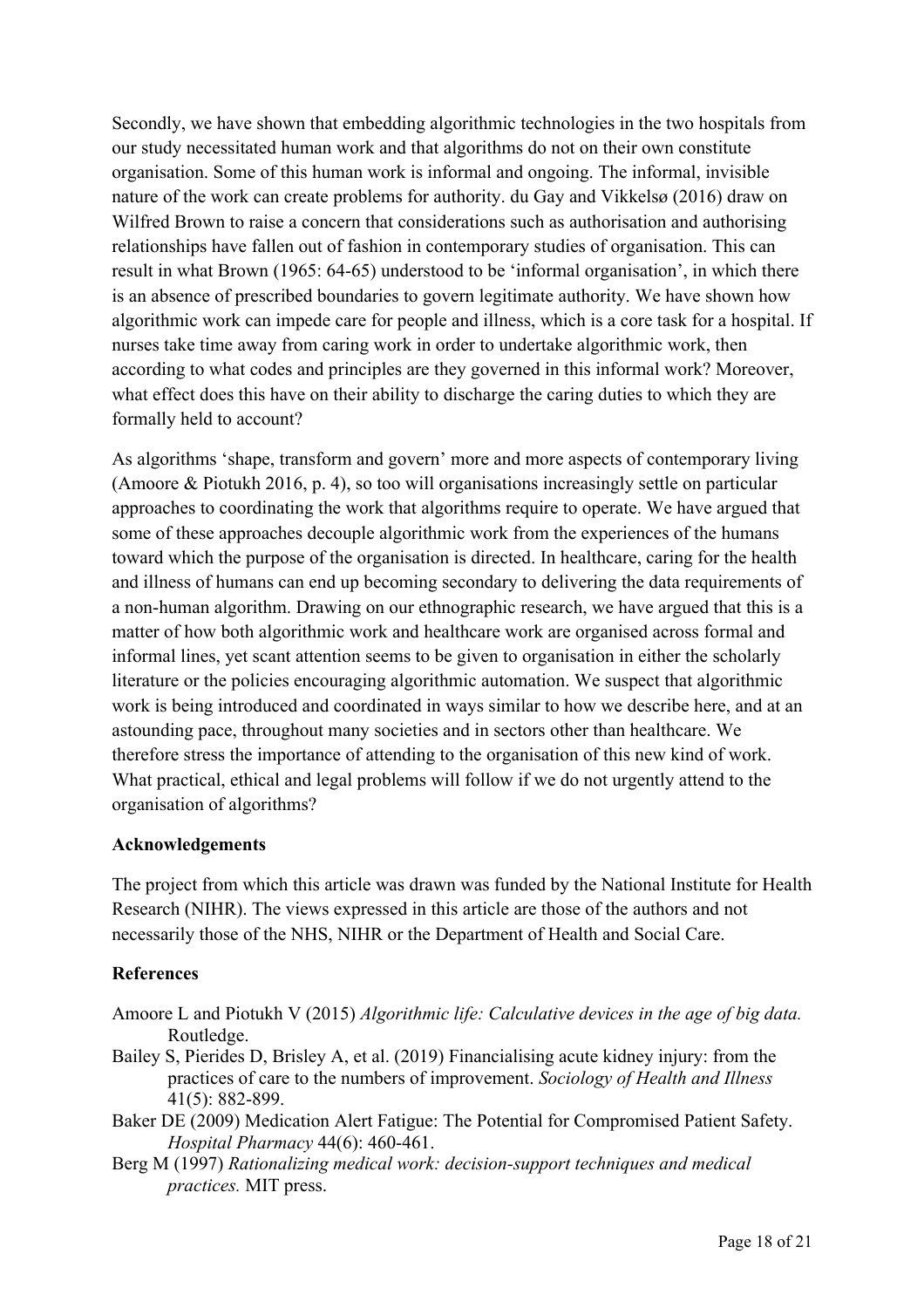Berg M (1999) Accumulating and Coordinating: Occasions for Information Technologies in Medical Work. *Computer Supported Cooperative Work (CSCW)* 8(4): 373-401.

- Berg M and Timmermans S (2000) Orders and Their Others: On the Constitution of Universalities in Medical Work. *Configurations* 8(1): 31-61.
- Beverungen A and Lange A-C (2018) Cognition in High-Frequency Trading: The Costs of Consciousness and the Limits of Automation. *Theory, Culture & Society*. DOI: 10.1177/0263276418758906.

Bresnen M, Hodgson D, Bailey S, et al. (2017) Mobilizing management knowledge in healthcare: Institutional imperatives and professional and organizational mediating effects. *Management Learning* 48(5): 597-614.

Brown W (1965) Informal organization? In: Brown W and Jaques E (eds) *Glacier Project Papers*. London: Heinemann Educational Books, pp.144-162.

Brummans BH (2017) *The Agency of Organizing: Perspectives and Case Studies.* Routledge.

Brynjolfsson E and McAfee A (2014) *The second machine age: Work, progress, and prosperity in a time of brilliant technologies.* WW Norton & Company.

Cash JJ (2009) Alert fatigue. *American Journal of Health-System Pharmacy* 66(23): 2098- 2101.

Christin A (2017) Algorithms in practice: Comparing web journalism and criminal justice. *Big Data & Society* 4(2).

du Gay P and Vikkelsø S (2016) *For Formal Organization: The Past in the Present and Future of Organization Theory.* Oxford: Oxford University Press.

Eason KD (2014) *Information technology and organisational change.* CRC Press.

Ellingsen G and Monteiro E (2003a) Big is Beautiful: Electronic Patient Records in Large Norwegian Hospitals 1980s – 2001. *Methods of information in medicine* 42(4): 366- 370.

Ellingsen G and Monteiro E (2003b) Mechanisms for producing a working knowledge: Enacting, orchestrating and organizing. *Information and Organization* 13(3): 203- 229.

Ellingsen G and Munkvold G (2007) Infrastructural arrangements for integrated care: implementing an electronic nuirsing plan in a psychogeriatric ward. *International Journal of Integrated Care* 7: 1-11.

- Ford M (2015) *The rise of the robots: Technology and the threat of mass unemployment.* Oneworld Publications.
- Frey C and Osborne M (2015) *Technology at Work.* Oxford: Citi GPS.
- Garfinkel H (1967) *Studies in Ethnomethodology.* Englewood Cliffs, NJ: Prentice Hall.
- Gerson EM and Star SL (1986) Analyzing due process in the workplace. *ACM Transactions on Information Systems (TOIS)* 4(3): 257-270.

Goodwin D (2014) Decision-making and accountability: differences of distribution. *Sociol Health Illn* 36(1): 44-59.

Greenhalgh T, Potts H, Wong G, et al. (2009) Tensions and Paradoxes in Electronic Patient Record Research: A Systematic Literature Review Using the Meta-narrative Method. *The Milbank Quarterly* 87(4): 729-788.

Greenhalgh T, Wherton J, Papoutsi C, et al. (2017) Beyond Adoption: A New Framework for Theorizing and Evaluating Nonadoption, Abandonment, and Challenges to the Scale-Up, Spread, and Sustainability of Health and Care Technologies. *J Med Internet Res* 19(11): e367.

Hanseth O, Jacucci E, Grisot M, et al. (2006) Reflexive Standardization: Side Effects and Complexity in Standard Making. *MIS Quarterly* 30: 563-581.

Johnson E (2007) Surgical simulators and simulated surgeons: reconstituting medical practice and practitioners in simulations. *Soc Stud Sci* 37(4): 585-608.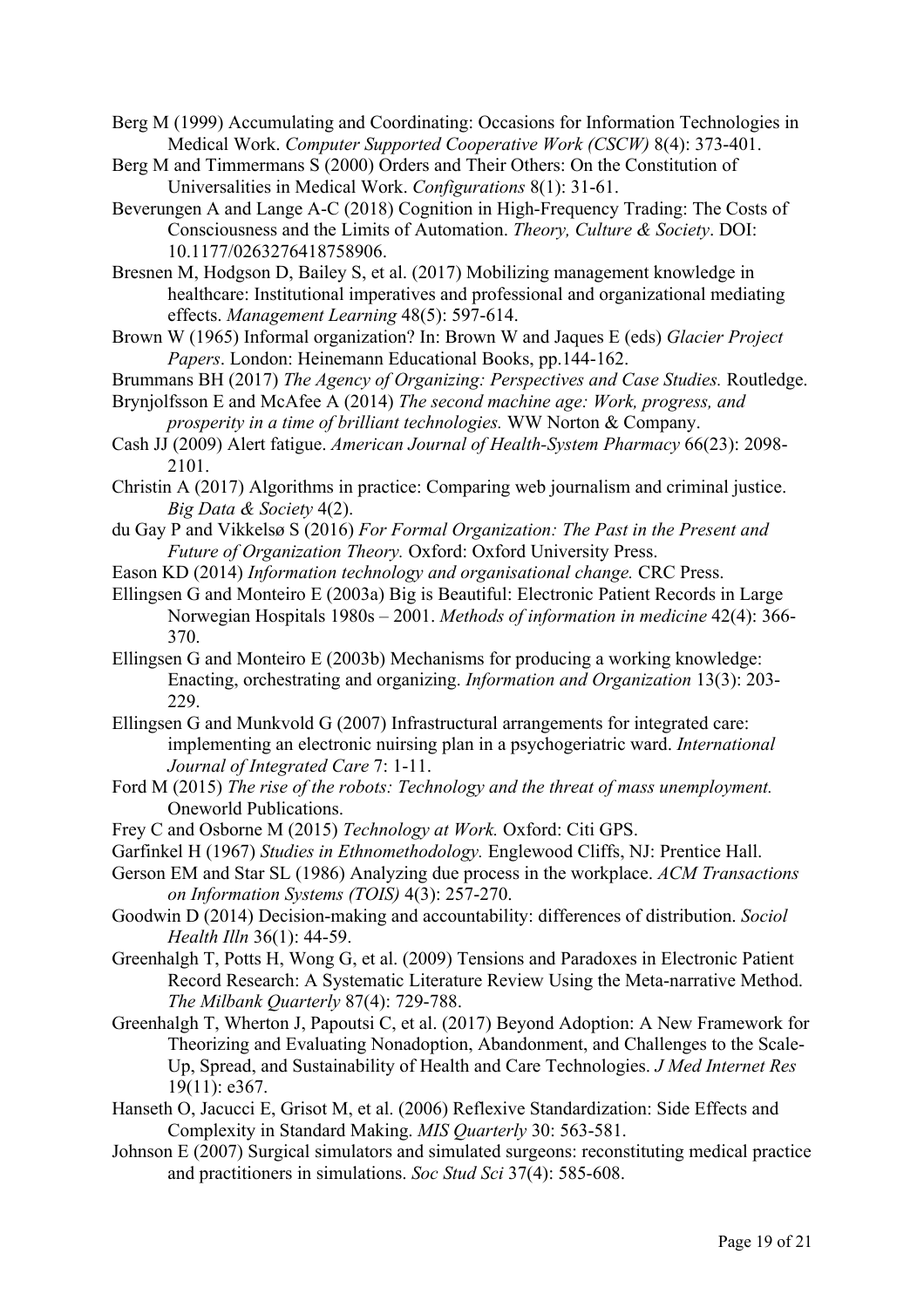Kanagasundaram NS, Bevan MT, Sims AJ, et al. (2016) Computerized clinical decision support for the early recognition and management of acute kidney injury: a qualitative evaluation of end-user experience. *Clinical Kidney Journal* 9(1): 57-62.

KDIGO (2012) Clinical Practice Guideline for Acute Kidney Injury. Reportno. Report Number|, Date. Place Published|: Institution|.

Kerr M, Bedford M, Matthews B, et al. (2014) The economic impact of acute kidney injury in England. *Nephrology Dialysis Transplant* 29(7): 1362-1368.

Kitchin R (2016) Thinking critically about and researching algorithms. *Information, Communication & Society* 20(1): 14-29.

Lacobucci G (2017) Patient data were shared with Google on an "inappropriate legal basis," says NHS data guardian. *BMJ* 357: j2439.

Lampland M and Star SL (2009) Reckoning with standards. In: Lampland M and Star SL (eds) *Standards and their stories: How quantifying, classifying, and formalizing practices shape everyday life*. Ithaca, NY: Cornell University Press, pp.3-24.

Lenglet M (2013) Algorithms and the manufacture of financial reality. In: Harvey P, Casella E, Knox H, et al. (eds) *Objects and materials. A Routledge companion*. London: Routledge, pp.312-322.

Lenglet M (2019) Algorithmic Finance, Its Regulation, and Deleuzean Jurisprudence: A Few Remarks on a Necessary Paradigm Shift. *Topoi*. DOI: 10.1007/s11245-019-09653-6.

Martin K (2018) Ethical Implications and Accountability of Algorithms. *Journal of Business Ethics*. DOI: 10.1007/s10551-018-3921-3.

Mittelstadt BD, Allo P, Taddeo M, et al. (2016) The ethics of algorithms: Mapping the debate. *Big Data & Society* 3(2).

Moreira T (2007) Entangled evidence: knowledge making in systematic reviews in healthcare. *Sociol Health Illn* 29(2): 180-197.

NCEPOD (2009) Adding insult to injury: A review of the care of patients who died in hospital with a primary diagnosis of Acute Kidney Injury (acute Renal Failure): a report by the National Confidential Enquiry Into Patient Outcome and Death. Reportno. Report Number|, Date. Place Published|: Institution|.

Neyland D (2014) On Organizing Algorithms. *Theory, Culture & Society* 32(1): 119-132.

NICE (2013) Acute kidney injury: prevention, detection and management. Reportno. Report Number|, Date. Place Published|: Institution|.

Nicolini D, Powell J, Conville P, et al. (2008) Managing knowledge in the healthcare sector. A review. *International Journal of Management Reviews* 10(3): 245-263.

Orlikowski W (1992) The duality of technology: rethinking the concept of technology in organizations. *Organization Science* 3(3): 398-427.

Pasquale F (2015) *The black box society. The secret algorithms that control money and information.* Cambridge, MA: Harvard University Press.

Pinch T (2009) On making infrastructure visible: putting the non-humans to rights. *Cambridge Journal of Economics* 34(1): 77-89.

Pope C and Turnbull J (2017) Using the concept of hubots to understand the work entailed in using digital technologies in healthcare. *J Health Organ Manag* 31(5): 556-566.

Powles J and Hodson H (2017) Google DeepMind and healthcare in an age of algorithms. *Health Technol (Berl)* 7(4): 351-367.

Ruppert E, Law J and Savage M (2013) Reassembling Social Science Methods: The Challenge of Digital Devices. *Theory, Culture & Society* 30(4): 22-46.

Rystedt H, Ivarsson J, Asplund S, et al. (2011) Rediscovering radiology: new technologies and remedial action at the worksite. *Soc Stud Sci* 41(6): 867-891.

Sewell G and Wilkinson B (1992) `Someone to Watch Over Me': Surveillance, Discipline and the Just-in-Time Labour Process. *Sociology* 26(2): 271-289.